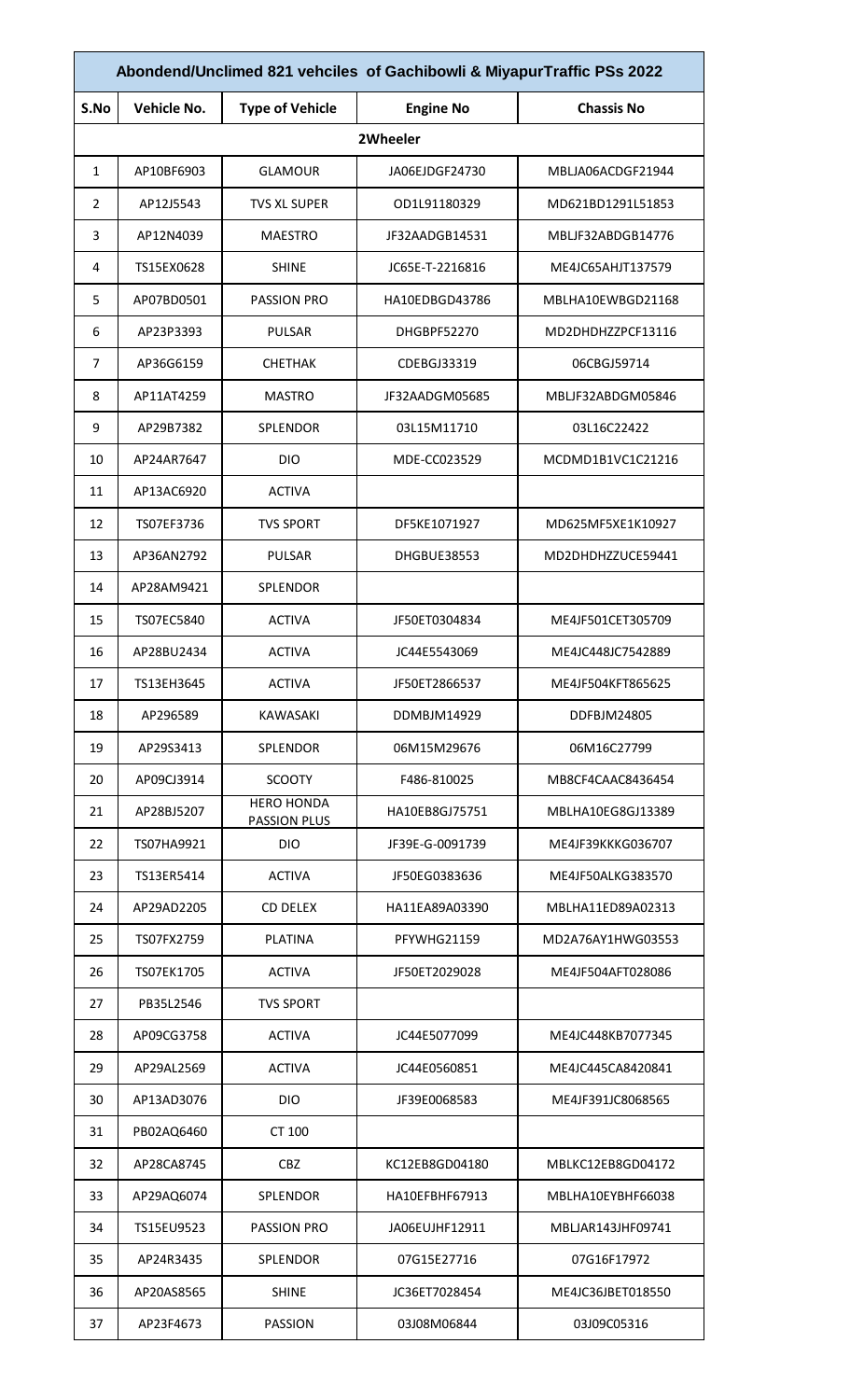| 38 | AP09CG1244 | <b>SPLENDOR</b>      | HA10EFBHH62971  | MBLHA10EYBHH68340 |
|----|------------|----------------------|-----------------|-------------------|
| 39 | AP13H5209  | <b>PASSION</b>       | 05A08M19449     | 05A09C20751       |
| 40 | AP28DJ4185 | <b>ACTIVA</b>        | JF21E9203649    | ME4JF213EB8181469 |
| 41 | AP22H1011  | <b>SPLENDOR</b>      |                 |                   |
| 42 | AP29F7794  | <b>PASSION</b>       | 04M08M54258     | 04M09C53229       |
| 43 | AP28F1600  | <b>CHETHAK</b>       | 35M96D34002     | 06F96D07782       |
| 44 | TS07GG1594 | <b>GLAMOUR</b>       | JA06ERJGG16382  | MBLJAR02XJGG11611 |
| 45 | AP09BX7075 | <b>ACTIVA</b>        | JC44E0479611    | ME4JC446AA8093499 |
| 46 | TS06ED8142 | <b>PASSION PRO</b>   | HA10ETEHM24052  | MBLHA10BKEHM00310 |
| 47 | AP28DQ0516 | <b>PASSIO PRO</b>    | HA10ENCGH35429  | MBLHA10AWCGH05724 |
| 48 | AP28DR5516 | SPLENDOR             | HA10EJC9E23988  | MBLHA10AMC9E18858 |
| 49 | AP28AH4218 | <b>TVS VICTOR</b>    | N3303M445864    | N3303F443476      |
| 50 | AP05CD5053 | <b>PULSAR</b>        |                 |                   |
| 51 | TS13EJ6427 | <b>FASSINO</b>       | E3Y3E0178698    | ME1SED127H0083155 |
| 52 | AP28DQ3490 | <b>SPLENDOR</b>      | HA10EJCHH74556  | MBLHA10ALCHH29503 |
| 53 | TS07HC4963 | YAMAHA               | E3U7E0053923    | ME1RE2641K0003100 |
| 54 | AP27AF4613 | <b>PULSAR</b>        | DHGBTA59669     | MD2DHDHZZSCM70358 |
| 55 | AP29G7704  | <b>PASSION PLUS</b>  | 05C08M65873     | 05C09C66172       |
| 56 | AP09BM7570 | <b>PULSAR</b>        | DHGBPG75597     | MD2DHDHZZPCG36307 |
| 57 | AP11AD3501 | <b>CBZ</b>           | KC12EB8GC00967  | MBLKC12EB8GC01296 |
| 58 | AP09BV3215 | <b>SUZIKI ACCESS</b> | F486-247206     | MB8CF4CAH98247144 |
| 59 | AP11N7429  | <b>PASSION</b>       | 04J08M27972     | 04J09C26977       |
| 60 | AP07DY8071 | HF DELUXE SELF       |                 |                   |
| 61 | AP29C3334  | <b>PASSION</b>       | 04A08M29828     | 04A09C39977       |
| 62 | TS15EF6712 | <b>ACTIVA</b>        | JF50E-T-4026355 | ME4JF506MFT023947 |
| 63 | AP12F2374  | <b>PASSION PLUS</b>  | 06C08M54928     | 06C09C50350       |
| 64 | TS07CH7016 | <b>PULSAR</b>        |                 |                   |
| 65 | AP10AP1738 | <b>SHINE</b>         | JC36E9200441    | ME4JC368E88044264 |
| 66 | AP28DD8677 | <b>HONDA AVIATOR</b> | JF21E9015462    | ME4JF213M98013715 |
| 67 | TS08FE1184 | <b>TVS JUPITER</b>   | BG4NG1779197    | MD626BG47G1N85197 |
| 68 | TN854675   | <b>DISOVERY</b>      |                 |                   |
| 69 | AP10AE1167 | <b>PULSAR</b>        | DHGBLG81192     | DHVBLG82020       |
| 70 | AP09BW6203 | <b>SHINE</b>         | JC36E9515880    | ME4JC366L98343163 |
| 71 | TS13ED3617 | <b>ACTIVA</b>        | JF50ET2469996   | ME4JF504FFT469171 |
| 72 | TS10ET6671 | <b>ACTIVA</b>        | JF50ET8372204   | ME4JF50BBKT372161 |
| 73 | TS07FQ3920 | <b>ACTIVA</b>        | JF50E-T-5189809 | ME4JF507DHT189701 |
| 74 | TS07HC3462 | HORNET               | JC83EG0053509   | ME4JC832ALG020938 |
| 75 | AP13AF7331 | YAMAHA YBR           | 5TSG034709      | ME15TS0G4C2034718 |
| 76 | TS13EM6429 | <b>ACTIVA</b>        | JF50ET9220236   | ME4JF50CBJT220095 |
| 77 | AP28BF2213 | PULSAR 150 DTS       |                 |                   |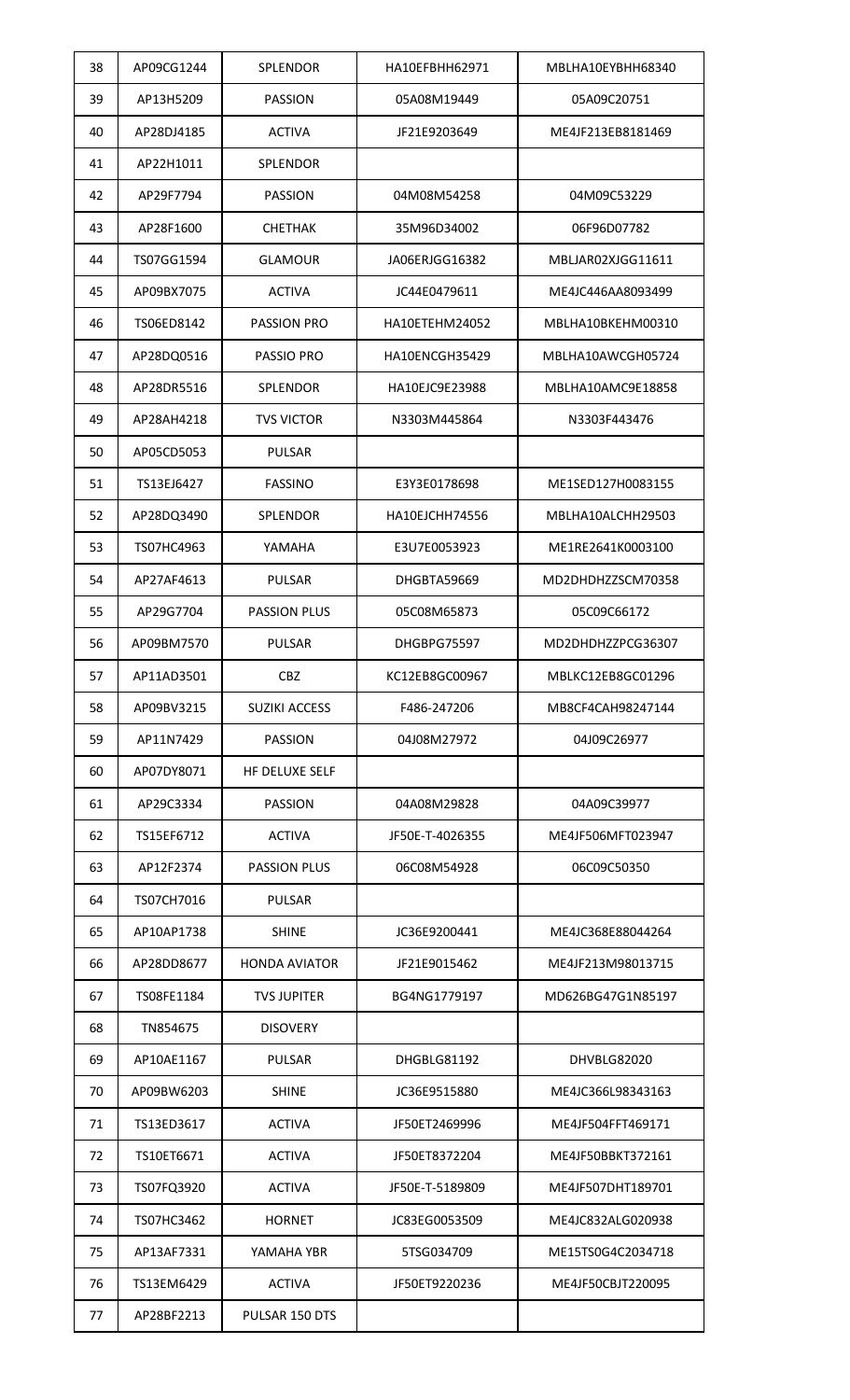| 78  | AP28DD3437 | <b>PASSION PLUS</b>  | HA10EB9HH03910 | MBLHA10EG9HH01714 |
|-----|------------|----------------------|----------------|-------------------|
| 79  | AP28AX8572 | <b>PASSION PLUS</b>  | 07K05M69011    | 07K09C00908       |
| 80  | AP28DV5292 | <b>ACTIVA</b>        | 0G4GD1601183   | MD626AG42D1G48862 |
| 81  | TS07HK5065 | FZ                   | G3N3E0041005   | ME1RG6617L0040694 |
| 82  | AP13J4454  | CT 100               | DUMCMH44166    | DUFBMH46544       |
| 83  | TS13EM6839 | <b>ACTIVA</b>        | JF50ET7332797  | ME4JF50AGJT332955 |
| 84  | AP13J9219  | <b>PASSION</b>       |                |                   |
| 85  | AP28AT8148 | <b>PASSION</b>       | 06L08M24605    | 06L09C45208       |
| 86  | TS11EG6260 | <b>BAJAJ U15</b>     | JHZWGC40542    | MD2A74BZ6GWC00971 |
| 87  | AP28CC2216 | SPLENDOR             | HA10EA99D17456 | MBLHA10EJ99D09903 |
| 88  | TS13EB1925 | DREEM YOUGA          | JC58ET3452217  | ME4JC589HET265431 |
| 89  | TS15EL6432 | <b>GLAMOUR</b>       | JA06EJGGG05607 | MBLJA06AMGGG06080 |
| 90  | AP10AY2109 | <b>CBZ</b>           | KC12EDBGF04494 | MBLKC12EFBGF03188 |
| 91  | AP13H2440  | CD 100 HERO          | DUMBLG89982    | DUFBLG32290       |
| 92  | TS07EG4617 | <b>ACTIVA</b>        | JF50ET1579509  | ME4JF502LET581330 |
| 93  | AP11AB2894 | <b>PASSION</b>       | 07E08M37901    | 07E09C08705       |
| 94  | AP13M6750  | XD125                | JAMBPH17241    | MD2DSJBZZPWH15901 |
| 95  | AP23L7347  | <b>PASSION</b>       | 07D08M13922    | 07D09C48149       |
| 96  | AP22G8012  | <b>DISCOVER</b>      | DSGBMA68394    | DSVBMA68356       |
| 97  | AP26BH6987 | ACTIVA               |                |                   |
| 98  | TS07HB1360 | <b>PULSAR</b>        | DJYCKKY2201    | MD2A12DY7KCK07686 |
| 99  | AP29BJ6009 | ROYAL ENFIELD        | U3S5C0AG023820 | ME3U3S5C0AG023820 |
| 100 | AP28BF8565 | <b>PULSAR</b>        | DJGBPD69021    | MD2DHDJZZPCD19149 |
| 101 | TS09EX1983 | <b>HF DELUX</b>      | HA11ENHHL31682 | MLBHAR230HHL17947 |
| 102 | AP28AR8805 | <b>PASSION</b>       | 06D08M22235    | 06D09C23427       |
| 103 | AP39GN6550 | <b>GLAMOUR</b>       |                |                   |
| 104 | AP13P2253  | <b>SHINE</b>         | JC36E9253299   | ME4JC368J88060474 |
| 105 | AP28AL0690 | <b>PASSION</b>       | 04C08M26407    | 04C09C25707       |
| 106 | KA33W0126  | <b>ACTIVA</b>        |                |                   |
| 107 | TS07FZ4827 | <b>CLIQ</b>          | JF76E70014754  | ME4JF762JH7008022 |
| 108 | TS07EC1140 | <b>ACTIVA</b>        | JF50E80422693  | ME4JF501HD8423643 |
| 109 | AP09BQ1376 | <b>SHINE</b>         | JC36E9220729   | ME4JC366F88125978 |
| 110 | AP22E1202  | CD 100               | 00D 13E 04145  | 00D 13F 02229     |
| 111 | AP29AB8822 | <b>SHINE</b>         | JC36E9097514   | ME4JC368J78013103 |
| 112 | AP28AW1180 | <b>ACTIVA</b>        | JF08E8878516   | ME4JF082F78699671 |
| 113 | AP23F8511  | <b>PASSION</b>       | 04D08M16847    | 04D09C16753       |
| 114 | AP13H3603  | CT 100               | DUMBLG69685    | DUFBLG95406       |
| 115 | AP10AB1733 | <b>HERO AMBITION</b> | 03E60M01926    | 03E62C02044       |
| 116 | AP28DN0489 | SPLENDOR+            | HA10EFCHA56825 | MBLHA10EZCHA56382 |
| 117 | AP28BM0983 | BAJAJ PULSAR 150DTSI | DHGBSM26406    | MD2DHDHZZSCM37100 |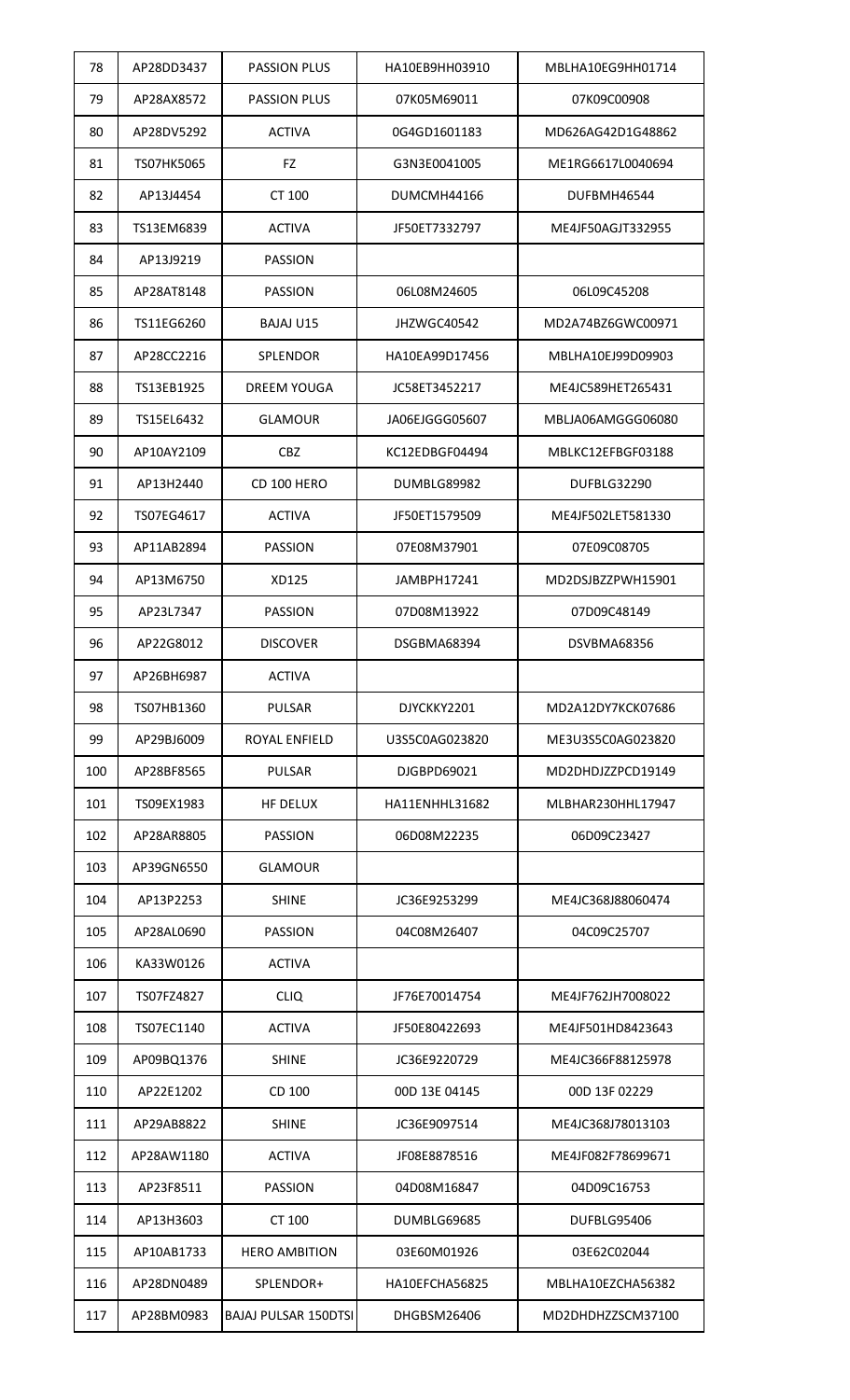| 118 | AP09CM4049 | <b>DREAM YUGA</b>                | JC58E1021554       | ME4JC583GC8021816 |
|-----|------------|----------------------------------|--------------------|-------------------|
| 119 | AP22AE0425 | SPLENDER+                        | HA10EAAHE35120     | MBLHA10EEAHE32666 |
| 120 | AP11AM1194 | PULSAR 135 LS BSIII              | JEGBUE67067044     | MD2JDJDZZUCE18186 |
| 121 | TS07EK1413 | <b>MAESTRO</b>                   | JF32AAEGL29132     | MBLJF32ADEGL18711 |
| 122 | AP26BZ1503 | HF DELUX                         |                    |                   |
| 123 | AP09BS4133 | ACTIVA,                          | JF08E5607325       | ME4JF083L88575834 |
| 124 | TS13EQ3870 | <b>ACTIVA 5GWEAS</b>             | JF50EG0005578      | ME4JF50ADKG005464 |
| 125 | AP15BG5927 | <b>CB SHINE</b>                  | JC36E77490972      | ME4JC36JBD7320038 |
| 126 | AP22G9021  | <b>PASSION</b>                   | 05G08M08511        | 05G09C13920       |
| 127 | AP28AK1728 | <b>VICTOR</b>                    | N3308M669802       | N3308F666945      |
| 128 | AP09AV4768 | <b>PASSION</b>                   | 04F08M19389        | 04F09C22716       |
| 129 | AP09BC1871 | <b>PASSION</b>                   | 05L08M39296        | 05L09C40103       |
| 130 | AP28BA1504 | <b>CHETHAK</b>                   |                    |                   |
| 131 | AP10AU1549 | <b>CBZ</b>                       | KC12EBAGD15428     | MBLKC12ECAGD15629 |
| 132 | AP10BC8865 | <b>ACTIVA</b>                    | JC44E5713108       | ME4JC448MC7710923 |
| 133 | AP29E9163  | <b>HERO HONDA</b><br>SPLENDOR +, | 04H15E29179        | 04H16F28918       |
| 134 | TS09FB6733 | CT 100                           | DUYWJC62875        | MD2A18AY1JWC02586 |
| 135 | AP09BY2009 | <b>SHINE</b>                     | JC36E2011984       | ME4JC36CDA8009281 |
| 136 | AP09BG9491 | <b>PASSION PLUS</b>              | 07A08M32614        | 07A09C39679       |
| 137 | AP16G5527  | <b>SCOOTER</b>                   | L407M928739        | L407F940967       |
| 138 | AP28DS4247 | SPLENDOR+                        | HA10EJDHB44327     | MBLHA10AMDHB07598 |
| 139 | AP24P7003  | <b>GLAMOUR</b>                   | 07EASM15819        | 07EAWC13016       |
| 140 | AP28CG9167 | <b>CBZ X-TREME</b>               | 07ABMM15164        | 07ABMC14954       |
| 141 | AP29BH7253 | <b>PULSAR</b>                    | <b>JEGBSL52098</b> | MD2JDJDZZSCL51567 |
| 142 | TS07HN2715 | R <sub>15</sub>                  | G3N4E0077941       | ME1RG671BL0052986 |
| 143 | TS11EA9498 | <b>HERO KARIZMA</b>              | MC38EFEGE01192     | MBLMC38EHEGE01171 |
| 144 | AP07BW2552 | <b>ACTIVA</b>                    | JF50E-8-0456787    | ME4JF501JD8457695 |
| 145 | AP09BW4345 | <b>ACTIVA</b>                    | JC44E0254912       | ME4JC445J98243134 |
| 146 | AP11S5342  | <b>KARISMA</b>                   | 06G70M00807        | 06G70C00758       |
| 147 | AP09BQ6927 | <b>JUPITER</b>                   | JF21E0039922       | ME4JF211G88028598 |
| 148 | AP11AN6676 | <b>GLAMOUR</b>                   | JA06EFBGL09636     | MBLJA06EUBGL08878 |
| 149 | AP13Q3035  | <b>SHINE</b>                     | JC36E9448472       | ME4JC366G98295120 |
| 150 | AP09CT4299 | <b>ACTIVA</b>                    | JF50E70260894      | ME4JF501FD7260803 |
| 151 | AP10AP1623 | <b>SPLENDOR</b>                  | 07GDME04415        | 07GDNF06240       |
| 152 | TS07FU0832 | <b>FASSINO</b>                   | E3Y3E0149476       | ME1SED126H0070644 |
| 153 | TS07GV3526 | <b>DIO</b>                       | JF39EW1001472      | ME4JF39JDKW000602 |
| 154 | AP28AV3561 | <b>GLAMOUR</b>                   | 07BASM05467        | 07BAWC05879       |
| 155 | AP12N2856  | <b>SHINE</b>                     | JC36E7410682       | ME4JC36JMC7268130 |
| 156 | AP9BC8024  | <b>TVS APACHE</b>                | 0E3E62009917       | MD624HE3962E10707 |
| 157 | TS08FK2427 | PASSION PRO                      | HA10ACHHEA7951     | MBLHAR187HHE36014 |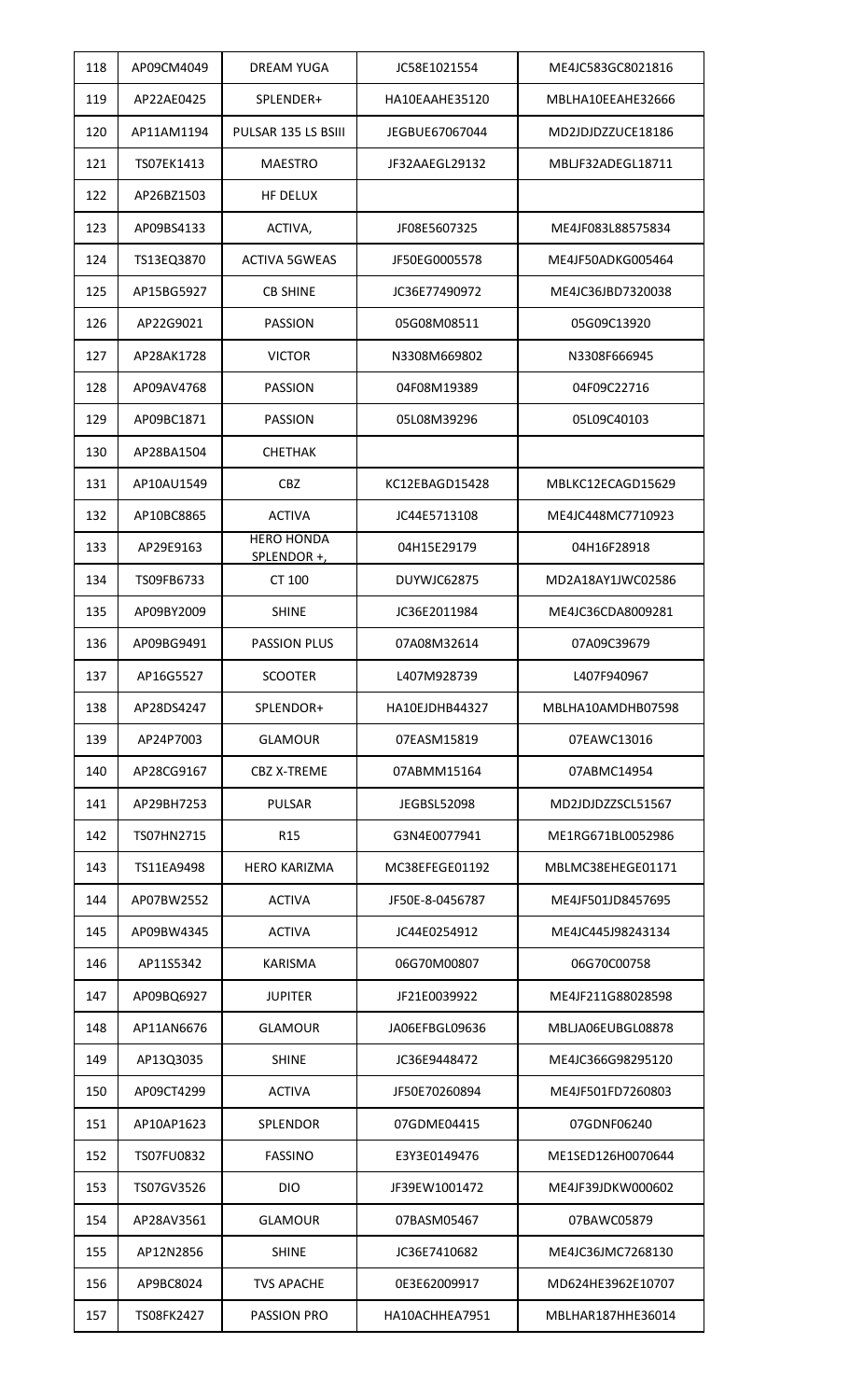| 158 | TS11EB2161 | <b>GLAMOUR</b>       | JA06EJE9C09404     | MBLJA06AGE9C08909 |
|-----|------------|----------------------|--------------------|-------------------|
| 159 | AP09BE4836 | <b>SPLENDOR</b>      | 06H15E24756        | 06H16F29002       |
| 160 | TS13EJ4135 | <b>MASTRO</b>        | JF33ABHGJ10411     | MBLJFW013HGJ11384 |
| 161 | AP29AM8928 | <b>DISCOVERY</b>     | <b>JBMBTF12358</b> | MD2DSPAZZTWF43928 |
| 162 | AP28DW7545 | <b>DISCOVERY</b>     | JEZWDJ73199        | MD2A52BZ2DWJ36642 |
| 163 | TS07HF9846 | YAMAHA               | E32SE0092767       | ME1SEG463L0007289 |
| 164 | AP13L2860  | <b>UNICORN</b>       | KC09E9072859       | ME4KC092A78072795 |
| 165 | AP9BZ7186  | <b>PULSAR</b>        | DJGBTC99308        | MD2DHDJZZTCC66397 |
| 166 | AP29AZ6184 | <b>HERO</b>          | HA11EGD9G09653     | MBLHA11ESD9G00895 |
| 167 | TS07FC5724 | <b>BULLET</b>        | <b>VNEFH011088</b> | MAKDG172FG4000732 |
| 168 | AP31BH8543 | <b>PULSAR</b>        | JEGBTC11102        | MD2JDJDZZTCC06454 |
| 169 | TS07HC2734 | <b>CB HORNET</b>     | KC23EA6017890      | ME4KC23PGKA008443 |
| 170 | TS10EB9655 | <b>ACTIVA</b>        | JF50E-T-1583695    | ME4JF502LET582050 |
| 171 | AP12K0224  | <b>KARISMA</b>       | MC38EBAGD00568     | MBLMC38ECAGD00690 |
| 172 | AP09BR5369 | <b>SHINE</b>         | JC36E9231788       | ME4JC368G88054089 |
| 173 | AP12K2433  | <b>HUNK</b>          | KC13EDAGF03062     | MBLKC13EDAGF03291 |
| 174 | AP29BL8863 | SPLENDOR             | HA10EA8HL27971     | MBLHA10EE8HL15657 |
| 175 | AP13P0282  | <b>CBF STUNNER</b>   | JC40E9012588       | ME4JC404H88004266 |
| 176 | TS13EH3246 | <b>BAJAJ CT 100</b>  | DUMBMC51560        | DUFBMC48996       |
| 177 | AP31BA7011 | PASSION PLUS         | HA10EB9GA08833     | MBLHA10EL9GA08216 |
| 178 | AP11AD7611 | <b>SPLENDOR</b>      | HA10EA89E32659     | MBLHA10EE89E27424 |
| 179 | AP11AF8617 | PULSAR-150           | DHGBSB36709        | MD2DHDHZZSCB40346 |
| 180 | AP09BX8318 | PASSION PRO          | HA10EDAGB25097     | MBLHA10ERAGB19332 |
| 181 | AP11AL4677 | <b>PULSAR</b>        | DHGBUA86555        | MD2DHDHZZUCA04379 |
| 182 | AP09BA4429 | <b>PASSION</b>       | 05J08M31378        | 05J09C33367       |
| 183 | AP20P3273  | <b>TVS STAR CITY</b> | BF5N61025106       | MD625KF5061N78605 |
| 184 | AP09AY9554 | <b>PASSION</b>       | 05E08M42438        | 05E09C43414       |
| 185 | AP09BQ6693 | <b>HONDA</b>         | JF21E0027065       | ME4JF212F88007828 |
| 186 | TS05ED4008 | YAMAHA               | E3N7E0059023       | ME1SE7745E0058991 |
| 187 | AP10AS7010 | <b>CT DELEX</b>      | HA11EA99J18623     | MBLHA11EH99J12039 |
| 188 | TS09ER4465 | <b>ACTIVA</b>        | JF50ET3694025      | ME4JF505HGT693876 |
| 189 | AP28BX6273 | <b>TVS STAR CITY</b> | AF1LD1031298       | MD625NF12D1L30352 |
| 190 | AP22E8559  | <b>PASSION</b>       | 02A 21M 07673      | 02A 21C 17524     |
| 191 | AP20R5174  | <b>SHINE</b>         | JC36E9260730       | ME4JC366J88154510 |
| 192 | AP28AR2018 | <b>PASSION PLUS</b>  | 06D08M01288        | 06D09C11068       |
| 193 | AP29BL8826 | <b>TVS WEGO</b>      | HA10EFBHB42592     | MBLHA10EYBHB27949 |
| 194 | AP13P8578  | <b>CBZ</b>           | KC12EB9GC02637     | MBLKC12EC9GC02692 |
| 195 | AP31AD9512 | <b>TVS</b>           | OF1C41194058       | MD625AF1741C41808 |
| 196 | AP23AD9508 | <b>SHINE</b>         | JC36E2595816       | ME4JC36CMB8383926 |
| 197 | AP10AD3141 | SPLENDOR             | 04G15M27840        | 04G16C29672       |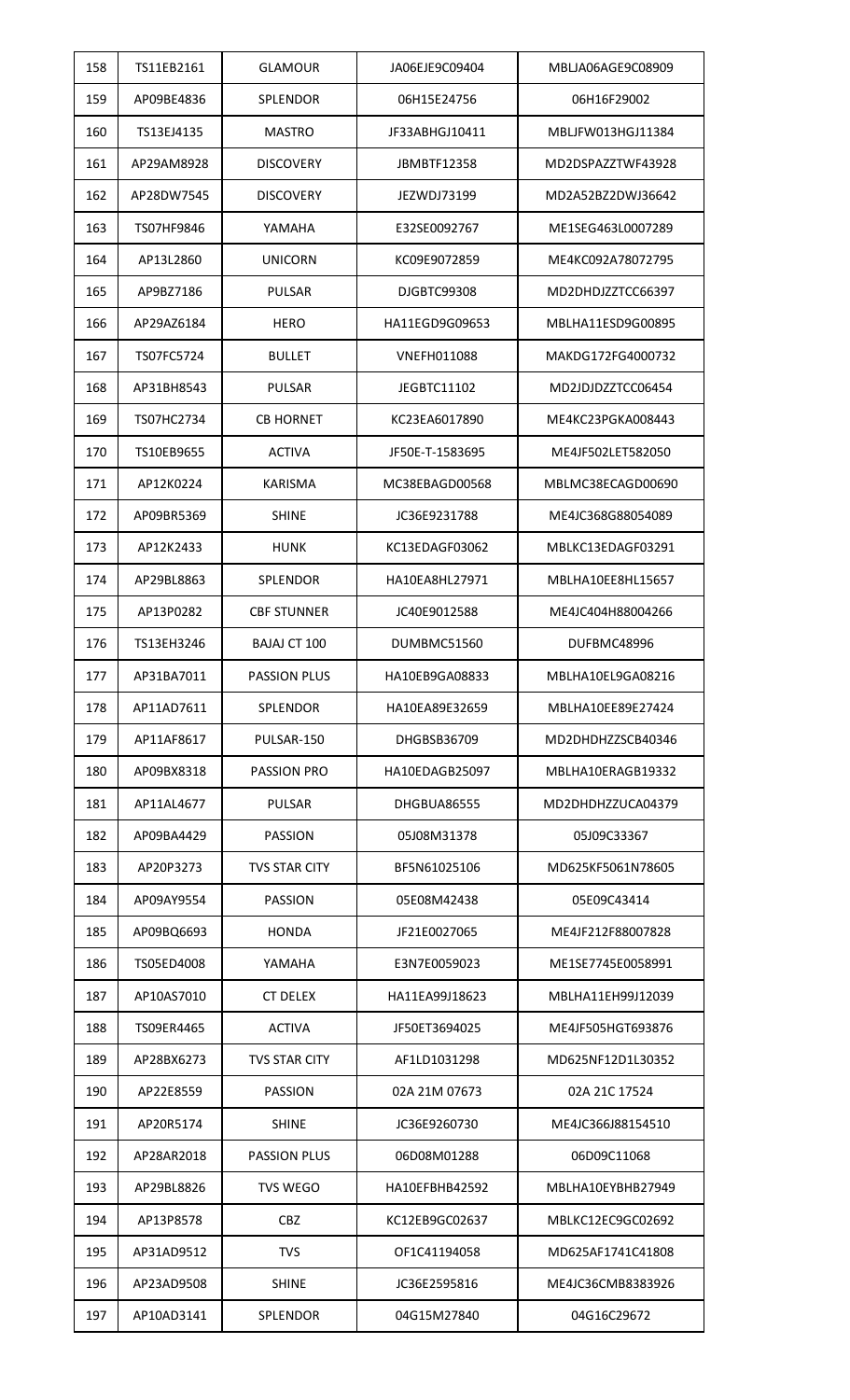| 198 | AP22K7386  | CD DOWN                                            | 06B29E20306       | 06B29F20458       |
|-----|------------|----------------------------------------------------|-------------------|-------------------|
| 199 | AP09BY6620 | <b>ACCESS</b>                                      | F486382482        | MB8CF4CAEA8147115 |
| 200 | AP23J2527  | CT 100                                             | DUMCML58155       | MD2DDDUZZMWL52329 |
| 201 | AP28L4530  | <b>CHETAK</b>                                      | 35MBEK87905       | 06FBEK78160       |
| 202 | TS07GU6017 | <b>SUZUKI ACCESS</b>                               | AF212068325       | MB8DP11AEK8D74839 |
| 203 | AP11Q9072  | <b>DISCOVERY</b>                                   | DSGBMG35774       | DSVBMG06890       |
| 204 | TS08FG1027 | <b>ACTIVA</b>                                      | JF50ET6219302     | ME4JF509BHT219165 |
| 205 | AP12F1904  | <b>PULSAR</b>                                      | DHGBML06523       | MD2DHDHZZMCL69054 |
| 206 | AP29AM7249 | <b>PULSAR</b>                                      | DJGBTE39273       | MD2DHDJZZTCE02050 |
| 207 | TS12EC7233 | YAMAHA                                             | E3P1E0018149      | ME1RE1216F0018135 |
| 208 | AP09BB4719 | <b>PASSION</b>                                     | 05M08M38337       | 05M09C52550       |
| 209 | AP29AM6003 | <b>SPLENDOR</b>                                    | HA10EFAHH30677    | MBLHA10EYAHH06948 |
| 210 | AP09BQ6692 | <b>HERO HONDA</b><br><b>PASSION PLUS</b>           | HA10EB8GG68838    | MBLHA10EG8GG11893 |
| 211 | AP11AB2573 | <b>HONDA ACTIVA</b>                                | JF08E8826686      | ME4JF082D78641615 |
| 212 | TS09FG4431 | <b>SHINE</b>                                       | JC65EG0033750     | ME4JC65CEKG010714 |
| 213 | AP28DJ4335 | <b>TVS APACHE RTR 160</b><br>BSIII,                | 0E4EB2268648      | MD634KE45B2E00079 |
| 214 | AP12K5801  | <b>ACCESS BSIII</b>                                | F486472072        | MB8CF4CAKA8111028 |
| 215 | AP28AU1215 | <b>PASSIO PLUS</b>                                 | 06K08M38035       | 06K09C45135       |
| 216 | AP29Q7535  | <b>HERO HONDA</b><br>SPLENDOR +                    | 06K15M37789       | 06K16C23673       |
| 217 | AP20AJ9902 | PULSAR 150 DTS-I<br>BSIII,                         | MD2DHDHZZUCC98146 | MD2DHDHZZUCC98146 |
| 218 | AP28AH6153 | <b>HONDA ACTIVA</b>                                | JF08E0232960      | ME4JF085E38226097 |
| 219 | AP10AL1620 | <b>BAJAJ PULSAR</b><br>150DTSI E.                  | DHGBNL70700       | MD2DHDHZZNCL33122 |
| 220 | TS07HA8503 | <b>GLAMOUR</b>                                     | JA06ERKGB66781    | MBLJAR027KGB15991 |
| 221 | AP13AD0985 | <b>ACTIVA ELECTIRC AS</b><br>AND KS AND CBS BSIII, | JC44E5526286      | ME4JC448HC7528124 |
| 222 | TS07GK0933 | PASSION PRO 110                                    | JA06EUJHF01822    | MBLJAS032JHF00464 |
| 223 | AP09BH6219 | <b>PASSION</b>                                     | 06H08M13970       | 06H09C24088       |
| 224 | AP28DT4555 | <b>ACTIVA</b>                                      | JC44E5621594      | ME4JC448KC7621055 |
| 225 | AP25Q4068  | SPLENDOR                                           | HA10EA89C28193    | MBLHA10EE89C20938 |
| 226 | TS28A3387  | <b>ACTIVA</b>                                      | JF50ET6214820     | ME4JF509BHT214550 |
| 227 | AP28CG8868 | R <sub>15</sub>                                    | 1CK1014856        | ME11CK011C2014868 |
| 228 | AP13AC5336 | <b>FZ</b>                                          | 21CE015596        | ME121C0E5C2015482 |
| 229 | AP09BF8525 | <b>UNICORN</b>                                     | KC09E9062274      | ME4KC092L68062248 |
| 230 | TS08EA2083 | <b>ACTIVA</b>                                      | JF50E-T-1071296   | ME4JF502EET070873 |
| 231 | TS16ER0448 | <b>NTORQ</b>                                       | AG7BJ2903943      | MD626AG76J2B04459 |
| 232 | TS11EJ8247 | <b>ACTIVA</b>                                      | JF48E80046796     | ME4JF481KD8046868 |
| 233 | AP28DU7317 | <b>DISCOVER</b>                                    | PAZWDB63762       | MD2A51BZ7DWB23480 |
| 234 | AP31AF5913 | <b>PASSION</b>                                     | 04D08M28881       | 04D09C34269       |
| 235 | TS07EL2718 | <b>DREEM YOUGA</b>                                 | JC58ET3581959     | ME4JC589MET395296 |
| 236 | AP28BB1439 | <b>HERO HONDA</b><br><b>PASSION PLUS</b>           | 04J08M20954       | 04J09C19528       |
| 237 | AP31AV4856 | <b>PASSION PLUS</b>                                | HA10EB8GA68458    | MBLHA10EG8GA07303 |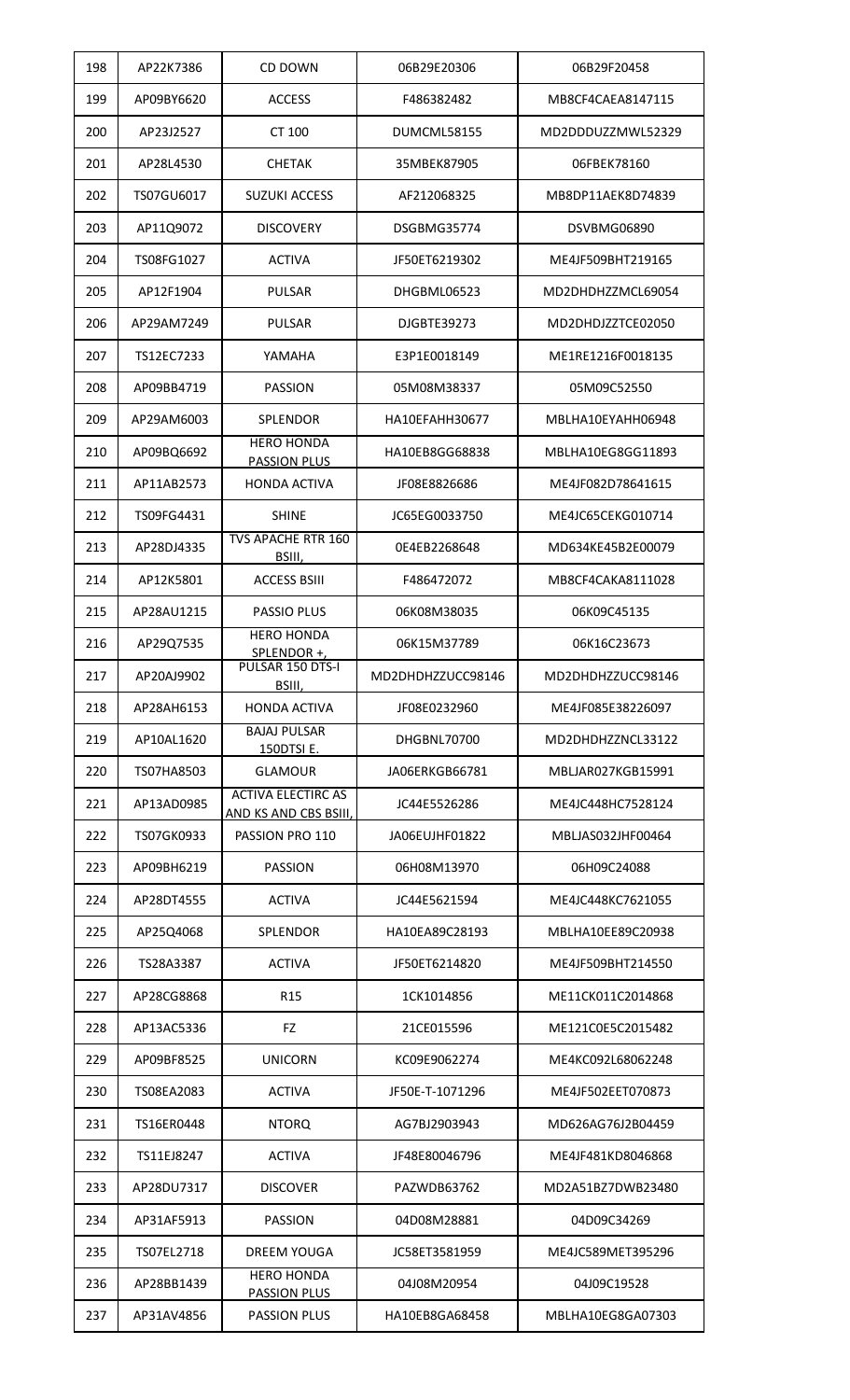| 238 | AP09BV5016        | <b>ACTIVA</b>           | JC44E0227444    | ME4JC445H98225003 |
|-----|-------------------|-------------------------|-----------------|-------------------|
| 239 | AP29BR0105        | SPLENDOR                | HA10EJCHE84908  | MBLHA10AMCHE67951 |
| 240 | AP11J5066         | <b>PASSION</b>          | O1H21M23566     | O1H21C24327       |
| 241 | AP09BR0485        | <b>PASSION</b>          | HA10EB8GF14786  | MBLHA10EL8GF11786 |
| 242 | AP09BF1472        | <b>GLAMOUR</b>          | 06JASM06457     | 06JASC06190       |
| 243 | AP13K6033         | <b>PASSION</b>          | 06H08M20732     | 06H09C05360       |
| 244 | AP20AA4587        | <b>SHINE</b>            | JC36E9361710    | ME4JC366C98230329 |
| 245 | AP29BQ5149        | <b>ACTIVA</b>           | JC44E1976887    | ME4JC448CC8866043 |
| 246 | AP10AZ8940        | <b>FZ</b>               | 21C7018485      | ME121C07BB2018438 |
| 247 | TS07FU1887        | <b>PASSION</b>          | HA10ACHHH66706  | MBLHAR180HHH30080 |
| 248 | AP09CL1796        | <b>ACTIVA</b>           | JC44E2044361    | ME4JC448DC8933218 |
| 249 | TS06EH7095        | <b>SHINE</b>            | JC65ET0208061   | ME4JC651KFT145215 |
| 250 | TS09FD6544        | <b>HERO HF DELUXE</b>   | HA11ENJHM16509  | MBLHAW039JHM08349 |
| 251 | AP28AT6241        | CT 100                  | DUEBNE03415     | MD2DDDUZZNAE03155 |
| 252 | AP29AE5761        | <b>CBZ</b>              | KC12EB8GG02769  | MBLKC12EB8GG02854 |
| 253 | AP28DJ0323        | <b>PULSAR</b>           | DHGBTL05403     | MD2DHDHZZTCL20604 |
| 254 | AP29BB0618        | <b>UNICORN</b>          | KC09E4028895    | ME4KC098G78026265 |
| 255 | AP28AQ6554        | <b>PASSION PLUS</b>     | 06A08M14724     | 06A09C15336       |
| 256 | AP16BB4038        | <b>PULSAR</b>           | DHGBNH74354     | MD2DHDHZZNCH36155 |
| 257 | AP28CA2042        | <b>PASSION PLUS</b>     | 07M05M50521     | 07M05C42466       |
| 258 | TS07EG5300        | <b>TVS APACHE</b>       | 0E4BF2729311    | MD634KE46F2B64144 |
| 259 | TS07HE1685        | <b>ACTIVA</b>           | JF50ET7746654   | ME4JF50AAKT746580 |
| 260 | AP13AE6945        | <b>DISCOVERY</b>        | JEZWCG68168     | MD2A37CZ8CWG24982 |
| 261 | TS07EV9802        | CBSHINEWFR              | JC65ET0241050   | ME4JC651MFT164403 |
| 262 | AP09CF2602        | <b>SUZUKI ACCESS</b>    | F486688346      | MB8CF4CAHB8326437 |
| 263 | TS07FC1581        | <b>MAHINDRA CENTURO</b> | VNEFH011088     | MCDKG1B14F1H30384 |
| 264 | AP28AQ3080        | <b>SPLENDOR</b>         | 05L15E24103     | 05L16F24056       |
| 265 | TS09EL5772        | <b>ACCESS</b>           | F4862814521     | MB8CF4CAGF8632708 |
| 266 | <b>TS07FU0587</b> | <b>AVIATOR W EAS</b>    | JF21E82013217   | ME4JF21BCH8003119 |
| 267 | AP12L6441         | PASSION PRO             | HA10EDBHK14944  | MBLHA10EWBHK13158 |
| 268 | AP29AG6267        | <b>SPLENDOR</b>         | HA10EA99A02759  | MBLHA10EE99A00742 |
| 269 | AP28BG6865        | <b>CD DELUX</b>         | 07L22E50914     | 07L02F32083       |
| 270 | AP31BP4347        | <b>PASSION PRO</b>      | HA10EDBHD06176  | MBLHA10EWBHD06719 |
| 271 | AP10AY7603        | <b>SPLENDOR</b>         | HA10EFB9H17264  | MBLHA10EYB9H08556 |
| 272 | AP13R0310         | <b>UNICORN</b>          | KC09E4127493    | ME4KC097M98032328 |
| 273 | AP16AP9870        | <b>PLATINA</b>          | DUMBND02926     | MD2DDDZZZNWD32587 |
| 274 | AP09AU4374        | <b>PASSION</b>          | 04D08M15134     | 04D09C15109       |
| 275 | TS15EX4518        | <b>HONDA X BLADE</b>    | KC35E-8-0008589 | ME4KC351DJ8008521 |
| 276 | TS07FZ6967        | <b>ACTIVA 4G</b>        | JF50ET9217277   | ME4JF50CBJT213843 |
| 277 | TS06EW3958        | <b>PULSAR</b>           | DHYCKK86487     | MD2A11CY3KCK20608 |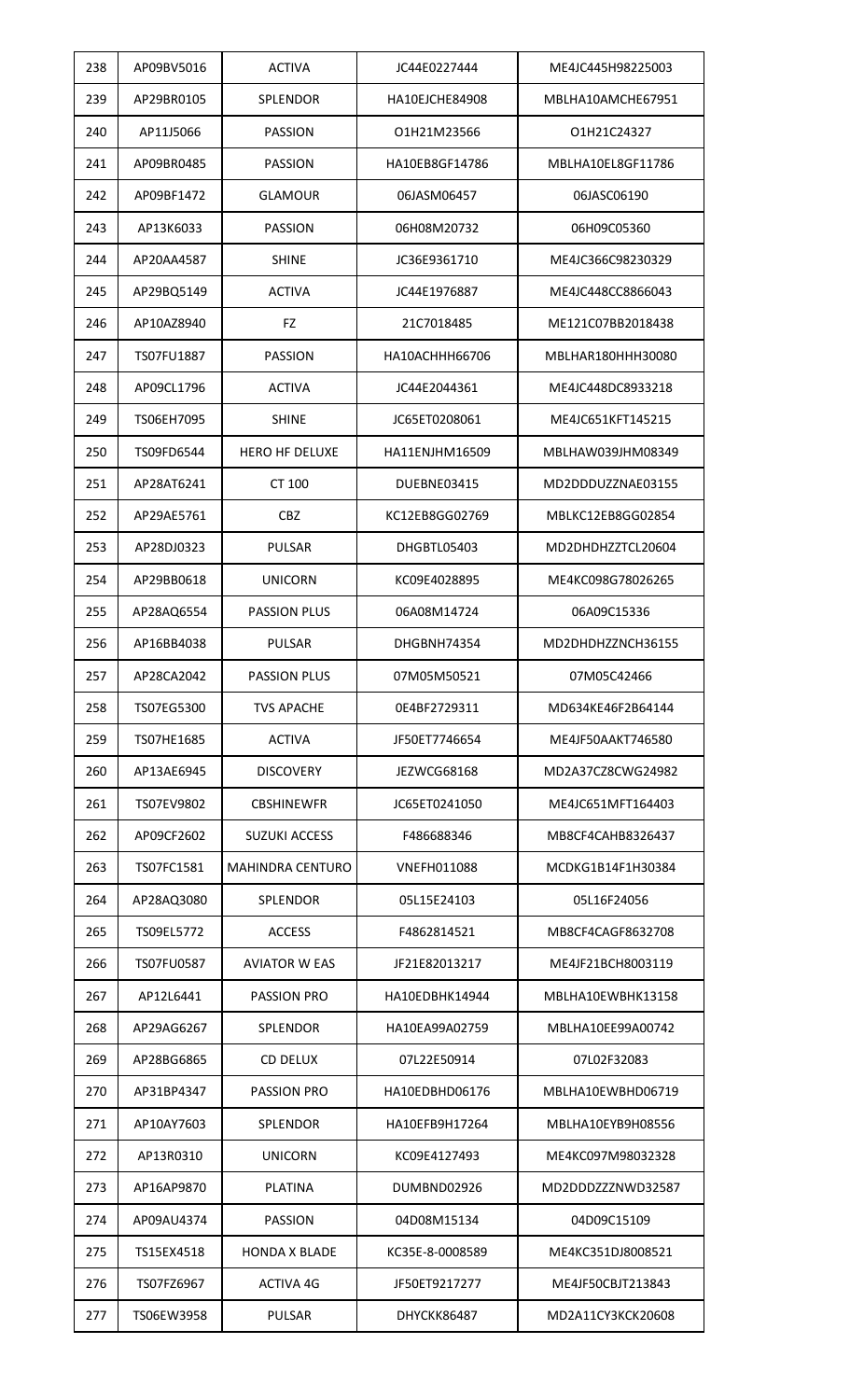| 278 | AP28AR1514 | PASSION+                                    | 06C08M43268        | 06C09C38412         |
|-----|------------|---------------------------------------------|--------------------|---------------------|
| 279 | AP28DV3576 | <b>MASTRO</b>                               | JF32AADGH26091     | MBLJF32ABDGH26296   |
| 280 | TS07UJ0212 | <b>SCOOTY</b>                               | FG4NK2101123       | MD626FG43K2N01080   |
| 281 | AP29BV1997 | <b>ACTIVA</b>                               | JF48E80007539      | ME4JF481GD8007511   |
| 282 | AP29L7797  | <b>PULSAR</b>                               | DJGBMM16177        | MD2DHDJZZMCM18219   |
| 283 | AP09BL8732 | <b>GLAMOUR</b>                              | 07JASM04232        | 07JAYC00380         |
| 284 | AP28AJ6742 | <b>SPLENDOR</b>                             | 03E18M15295        | 03E20C12961         |
| 285 | AP09CE1315 | <b>ACTIVA</b>                               | JC44E1327291       | ME4JC448DB8216192   |
| 286 | TS09EW5796 | <b>SCOOTY</b>                               | M911M3031568       | MET0001AAVH031639   |
| 287 | AP11P5777  | <b>AMBISSION</b>                            | 04J60M02695        | 04J63C02344         |
| 288 | AP26AQ5242 | <b>GLAMOUR</b>                              | JA06EJCGF08326     | MBLJA06ACCGF08167   |
| 289 | TS34E7742  | <b>GLAMOUR</b>                              | JA07ACL9G10145     | MBLJAW152L9G09799   |
| 290 | AP28CD6811 | <b>DIO</b>                                  | JF11E4026421       | ME4JF118DA8026386   |
| 291 | TS07HP3628 | SPLENDOR                                    | HA11EYL5L12158     | MBLHAW123L5L94118   |
| 292 | AP09CT4030 | <b>GLAMOUR</b>                              | JA06EJDGG06509     | MBLJA06ADDGG00875   |
| 293 | TS09EG7537 | <b>ACTIVA</b>                               | JF50E82001517      | ME4JF504AF8001565   |
| 294 | AP09BF7494 | <b>GLAMOUR</b>                              | 06KASM04852        | 06KASC04782         |
| 295 | AP11R7639  | CT 100                                      | <b>DUMBMM22672</b> | MD2DDDUZZNWA38625   |
| 296 | AP37AF5966 | <b>PASSION</b>                              | 04D08M38641        | 04D09C38310         |
| 297 | AP28AV0407 | <b>ACTIVA</b>                               | JF08E8706690       | ME4JF082B78527867   |
| 298 | TS12ED0618 | <b>PLEASUR</b>                              | JF16ECEGL20641     | MBLJF16EHEGL04724   |
| 299 | AP28AS7488 | <b>ACTIVA</b>                               | JF08E8525831       | ME4JF082H68346982   |
| 300 | AP11EG0945 | <b>ACTIVA</b>                               | JF50ET3280280      | ME4JF505DGT279954   |
| 301 | TS09EJ1631 | <b>ACTIVA</b>                               | JF50E-T-2774617    | ME4JF504JFT773564   |
| 302 | TS10EA2152 | ACTIVA                                      | JF50ET1080809      | ME4JF502EET080315   |
| 303 | AP37AF4384 | <b>PASSION</b>                              | 04B08M31718        | 04B09C31457         |
| 304 | AP28DR7362 | <b>MAESTRO</b>                              | JF32AACGM01563     | MBLJF32ABCGM01515   |
| 305 | AP13L9721  | <b>PLATINA</b>                              | DUMCNL36016        | MD2DDDZZZNWL13810   |
| 306 | TS07EH2043 | <b>TVS</b>                                  | CF5NE1133862       | MD625MF59E1N49596   |
| 307 | AP20AS2350 | <b>I SMART</b>                              | F8BIN4601627       | MA3ECA12S02870774BD |
| 308 | TS13ER3063 | <b>ACTIVA</b>                               | JF50EG0330502      | ME4JF50AKKG330440   |
| 309 | AP13G3200  | <b>PULSAR</b>                               | DHGBKK75963        | DHVBKK76296         |
| 310 | AP16BP8601 | <b>AVIATOR</b>                              | JF21E9132489       | ME4JF213KA8118232   |
| 311 | TS07GM8400 | <b>GLAMOUR</b>                              | JA06EHJ9K34009     | MBLJAR019J9K05151   |
| 312 | TS09EB7307 | <b>MAESTRO</b>                              | JF32AAEGG29396     | MBLJF32ABEGG29616   |
| 313 | TS07EZ7407 | <b>TVS VICTOR WITH</b><br><b>DRUM BRAKE</b> | EF1CG1014169       | MD625MF16G1C14010   |
| 314 | AP13AF1966 | HF DELUXE SELF                              | HA11EFD9E56803     | MBLHA11EVD9E03840   |
| 315 | AP11Q9019  | <b>PULSAR</b>                               | DHGBMG05140        | DHVBMH06580         |
| 316 | AP11R8894  | <b>HONDA ACTIVA</b>                         | JF08E8350977       | ME4JF082C68172132   |
| 317 | AP11S7808  | <b>HERO HONDA</b><br>PASSION PLUS,          | 06J08M21824        | 06J09C27024         |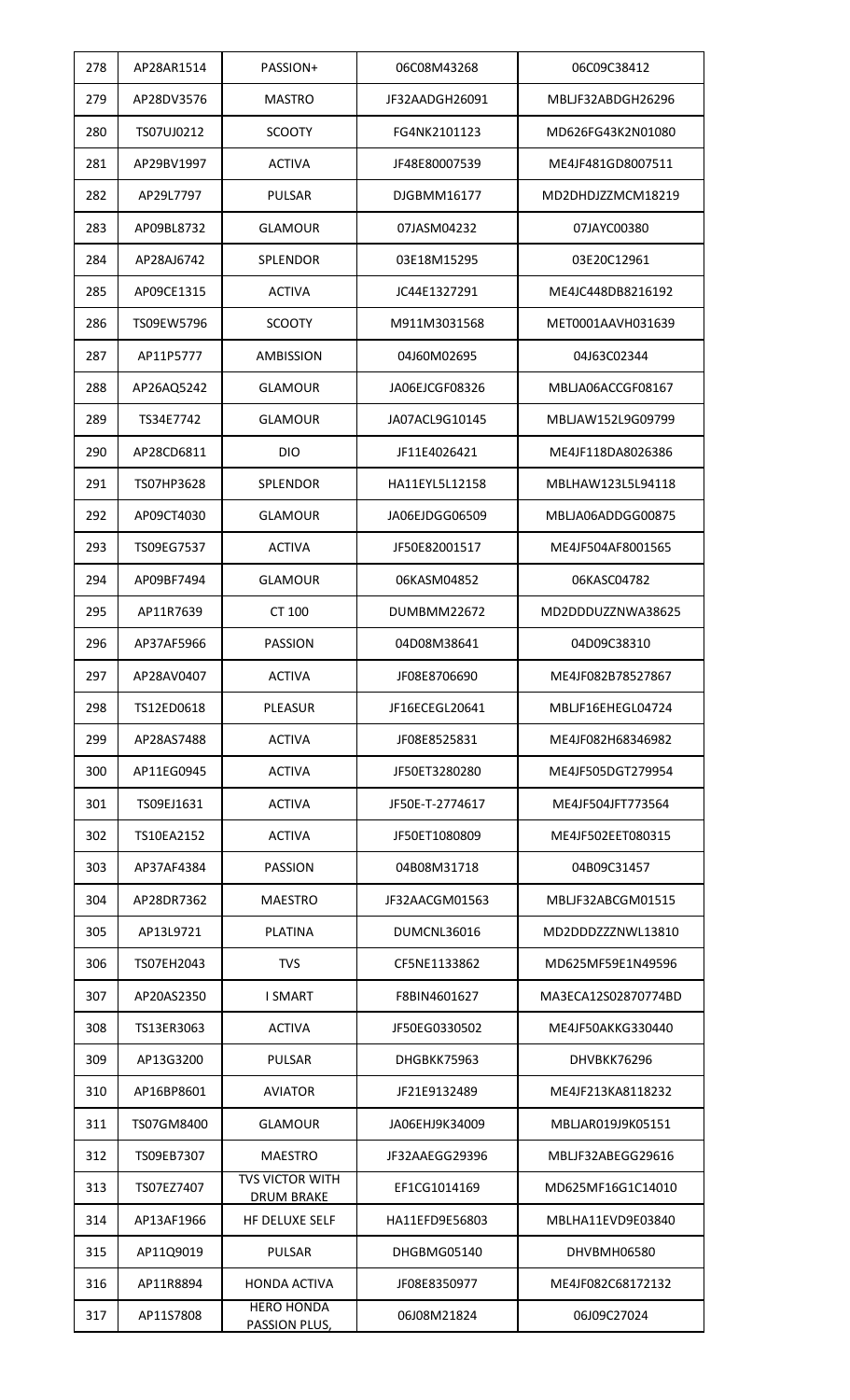| 318 | TS07EL5093 | <b>ACTIVA ELECTIRC</b>                   | JF50ET1494146      | ME4JF502KET495926 |
|-----|------------|------------------------------------------|--------------------|-------------------|
| 319 | TS07FK9546 | <b>PASSION PRO</b>                       | HA10EVGHL29313     | MBLHA10BSGHL24790 |
| 320 | TS08FH6191 | <b>ACTIVA</b>                            | JF50ET5267108      | ME4JF507EHT266897 |
| 321 | AP09BY2612 | <b>CBZ X-TREME</b>                       | KC12EBAGC16160     | MBLKC12ECAGC16595 |
| 322 | AP09BS0732 | <b>HERO HONDA</b><br><b>PASSION PLUS</b> | HA10EB8GH45312     | MBLHA10EG8GH07365 |
| 323 | TS06FA6930 | <b>SHINE</b>                             | JC85ED0005245      | ME4JC852BLD001862 |
| 324 | AP12P4734  | <b>ACTIVA ELECTIRC</b>                   | JF50ET0125011      | ME4JF501LDT124841 |
| 325 | AP28AL8137 | DIO WITH KICK START,                     | JF11E0054043       | ME4JF115G48043920 |
| 326 | AP28AP9562 | <b>HERO HONDA</b><br>SPLENDOR +          | 05L15E24272        | 05L16F24230       |
| 327 | AP09AP0963 | <b>HERO HONDA</b><br>SPLENDOR            | 02G18E01376        | 02G20F01391       |
| 328 | AP10AB9864 | <b>HEROHONDA</b><br>SPLENDOR+,           | 03K15M20920        | 03K16C10127       |
| 329 | AP12L6330  | ACCESS BSIII,                            | F486694173         | MB8CF4CAHB8332429 |
| 330 | AP13G3559  | HONDA ACTIVA,                            | JF08E0313944       | ME4JF085K38305452 |
| 331 | AP10BA6348 | <b>MASTRO</b>                            | JF32AACGE00570     | MBLJF32ABCGE00686 |
| 332 | AP28AZ6564 | CD-DELUXE-CAST                           | HA11EA89E05072     | MBLHA11ED89E02889 |
| 333 | AP10AV1139 | <b>SPLENDOR</b>                          | HA10EFAHH23667     | MBLHA10EYAHH03859 |
| 334 | AP28AU0440 | <b>HERO HONDA</b><br><b>SPLENDOR</b>     | 06M15E28312        | 06M16F34028       |
| 335 | AP09CU6974 | <b>ACTIVA</b>                            | JF50ET0133149      | ME4JF501LDT132904 |
| 336 | TS07GP7122 | <b>ACTIVA</b>                            | JF50EU7502153      | ME4JF50ABKU502124 |
| 337 | AP11AR8306 | <b>GLAMOUR DISK/SELF</b>                 | JA06EJDGE07018     | MBLJA06ADDGE01467 |
| 338 | AP22E5340  | <b>HERO HONDA</b><br><b>SPLENDOR</b>     | 01E 18E 10956      | 01E 20F 11317     |
| 339 | AP09AJ8051 | <b>HERO HONDA</b><br><b>SPLENDOR</b>     | 01C18E08536        | 01C20F08897       |
| 340 | AP09BF4235 | BAJAJ PLANTINA BSII,                     | DUMCNF08621        | MD2DDDZZZNWF52171 |
| 341 | TS09ED7735 | <b>MAESTRO</b>                           | JF32AAEGL29115     | MBLJF32ADEGL18686 |
| 342 | TS13EA2648 | <b>ACTIVA</b>                            | JF50ET0308774      | ME4JF501CET309628 |
| 343 | AP10AQ9662 | <b>HERO HONDA</b><br><b>PASSION PLUS</b> | HA10EB9GA29880     | MBLHA10EG9GA11083 |
| 344 | AP28DU4702 | <b>DIO</b>                               | JF39E80055533      | ME4JF392FD8055521 |
| 345 | AP09CQ9905 | <b>PASSION PRO</b>                       | HA10ENDHD04284     | MBLHA10AWDHD48734 |
| 346 | TS07EH9076 | <b>ACTIVA</b>                            | JF50E81398443      | ME4JF502AF8399720 |
| 347 | AP29BB4062 | PULSUR 150 DTSI                          | DHGBPE17772        | MD2DHDHZZPCE79089 |
| 348 | AP11F9172  | <b>HERO HONDA</b><br>SPLENDOR            | 99F17M11402        | 99F19C11641       |
| 349 | AP10AB5520 | TVS VICTOR GL,                           | N3303M466258       | N3303F463810      |
| 350 | AP13P1285  | <b>ACTIVA</b>                            | JF08E5548629       | ME4JF083K88517146 |
| 351 | AP11AM4024 | <b>HONDA HUNK</b>                        | KC13EEBGG01625     | MBLKC13EEBGG00999 |
| 352 | TS07GM8647 | <b>BAJAJ PLATINA</b>                     | <b>PFYWJE33053</b> | MD2A76AY8JWE21323 |
| 353 | AP31BL0163 | <b>PASSION PRO</b>                       | HA10ECAGK04565     | MBLHA10AEAGK02482 |
| 354 | AP10BC5442 | <b>PASSION</b>                           | HA10ENCGL18739     | MBLHA10AVCGL00128 |
| 355 | AP28DN2416 | <b>PULSAR</b>                            | DHGBVA02305        | MD2DHDHZZVCA38592 |
| 356 | AP09BE1700 | <b>PULSAR</b>                            | DHGBNE61258        | MD2DHDHZZNCE25470 |
| 357 | AP28AM6365 | <b>PASSION</b>                           | 05A08M07087        | 05A09C09061       |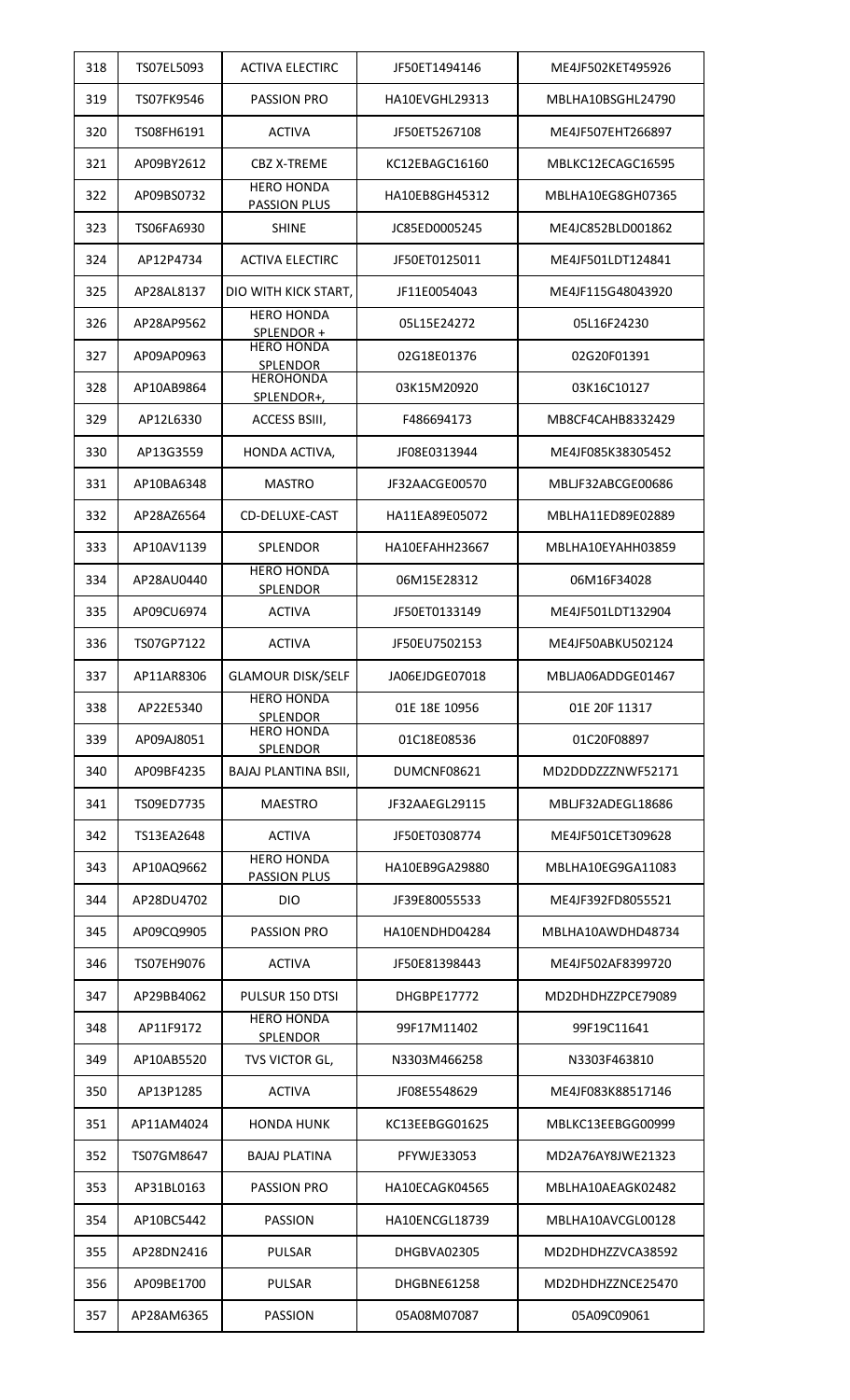| 358 | AP10AW7726 | <b>SUPER SPLENDER</b>          | JA05EBB9B10271     | MBLJA05EGB9B10516 |
|-----|------------|--------------------------------|--------------------|-------------------|
| 359 | AP10AF7810 | <b>BAJAJ CT100</b>             | DUMBMD13834        | DUFBMD43133       |
| 360 | AP09CH7798 | SPLENDOR+                      | HA10EFBHF79635     | MBLHA10EZBHF35227 |
| 361 | AP09CH0680 | <b>ACTIVA ELECTIRC</b>         | JC44E1740488       | ME4JC448LB8630290 |
| 362 | TS07HE0729 | <b>SCOOTY</b>                  | AF211355089        | MB8DP11AFH8462095 |
| 363 | AP09AP9250 | CHETHAK                        | <b>CREBJJ17213</b> | CRCBJJ13942       |
| 364 | AP07AP2548 | <b>SCOOTY</b>                  | OG3C72349120       | MD626BG3672C47889 |
| 365 | AP10BE7759 | <b>DISCOVER</b>                | JBZWDE20414        | MD2A14AZ3DWE10703 |
| 366 | TS07EZ4264 | <b>ACTIVA</b>                  | JF50ET3217788      | ME4JF505CGT217377 |
| 367 | TS07EP5944 | <b>SCOOTY</b>                  | F4862661498        | MB8CF4CALE8490581 |
| 368 | AP09CC2178 | <b>KARIZMA</b>                 | MC38EBAGF01656     | MBLMC38ECAGF01715 |
| 369 | AP09BX9474 | <b>CBZ</b>                     | KC12EBAGC06474     | MBLKC12ECAGC06854 |
| 370 | AP10BE7045 | <b>DREEM YOUGA</b>             | JC58E-T-3025096    | ME4JC586GDT024730 |
| 371 | AP28DT6389 | <b>PASSION</b>                 | JA12ABCGK01898     | MBLJA12ADCGK00260 |
| 372 | AP28AT8063 | <b>PASSION</b>                 | 06F08M49929        | 06F09C18976       |
| 373 | TS07EZ4839 | <b>DUET</b>                    | JF33AAFGL04223     | MBLJF16ETFGL02588 |
| 374 | AP09CL7728 | <b>TVS APACHE RTR</b>          | 0E4BC2043130       | MD634KE42C2B57249 |
| 375 | AP09AF7558 | SPLENDOR                       | 00E18M00748        | 00E20C00510       |
| 376 | TS08GF2037 | <b>SPLENDOR</b>                | HA10AGJHKE4782     | MBLHAR072JHK59786 |
| 377 | AP25K9823  | <b>TVS STAR CITY</b>           | AF1D91167168       | MD625NF1991D12408 |
| 378 | TS07EH1475 | <b>ACTIVA</b>                  | JF50ET1545069      | ME4JF502LET541701 |
| 379 | AP09BS8776 | <b>TVS STAR CITY</b>           | CF5K81158719       | MD625MF5381K78877 |
| 380 | TS07EM8150 | <b>TVS STAR CITY</b>           | CF1NE1130813       | MD625CF10E1N79271 |
| 381 | TS07FN0157 | <b>ACTIVA</b>                  | JF50E76054886      | ME4JF509AH7054874 |
| 382 | TS08FA1468 | PASSION PRO                    | HA10EVGHH32762     | MBLHA10BSGHH29163 |
| 383 | TS05EM8740 | <b>FZ</b>                      | 21CK054082         | ME121C0K6F2054005 |
| 384 | TS16EH9198 | CT 100                         | DUZWGM39301        | MD2A18AZ7GWM02094 |
| 385 | TS07FW2359 | <b>ACTIVA</b>                  | JF50ET5565133      | ME4JF507JHT564817 |
| 386 | AP23AK5472 | <b>GLAMOUR</b>                 | JA06EJDGC22521     | MBLJA06ACDGC19610 |
| 387 | TS07EX1722 | <b>ACTIVA</b>                  | F4862867759        | MB8CF4CBKF8191402 |
| 388 | TS34TA3192 | AUTO ROKSHA                    | BAYWKE59081        | MD2A96AY9KWE24758 |
| 389 | TS09EB3415 | <b>ACTIVA</b>                  | JF50ET1294851      | ME4JF50NHET291987 |
| 390 | AP31BL0163 | PASSION PRO                    | HA10ECAGK04565     | MBLHA10AEAGK02482 |
| 391 | AP28AL9110 | <b>SPLENDOR</b>                | 04H18E00076        | 04H20F00122       |
| 392 | AP11Q8751  | <b>PULSAR</b>                  | DHGBMH14882        | DHVBMH16792       |
| 393 | AP05CJ1501 | <b>ACTIVA</b>                  | <b>JEZWCJ18079</b> | MD2A37CZ8CWJ14922 |
| 394 | AP28DW3897 | <b>SPLENDOR</b>                | HA10EJDHH35523     | MBLHA10ALDHH06822 |
| 395 | AP29BW8897 | <b>PASSION PRO</b>             | HA10ENDHM50196     | MBLHA10AWDHM19396 |
| 396 | TS09ER4415 | HF DELUXE SELF CAST<br>WHEELS- | HA11EJGGM11198     | MBLHA11ATGGM11830 |
| 397 | AP28AQ3671 | CT 100,                        | DUMBMK84935        | MD2DDDUZZMWK69772 |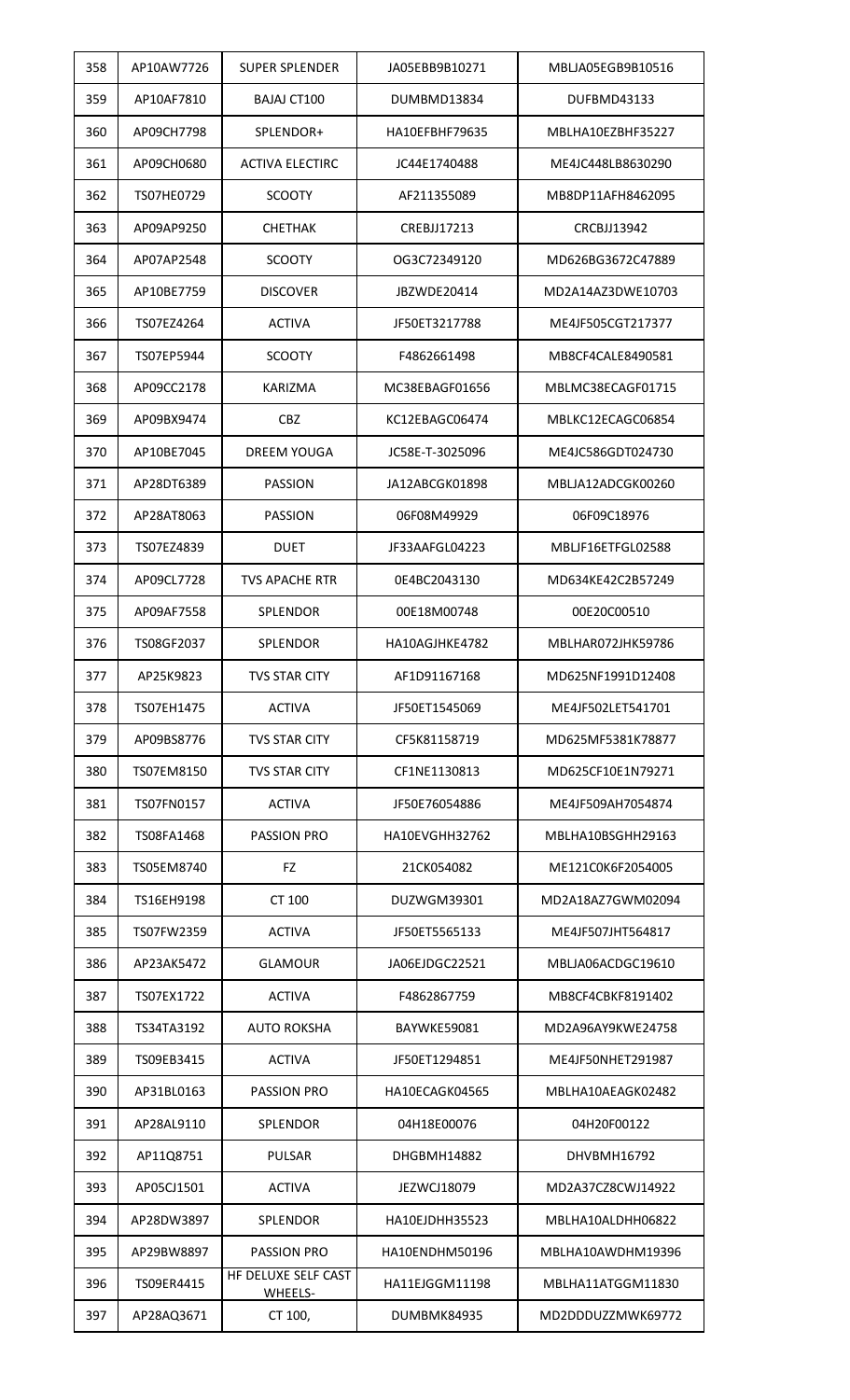| 398 | AP13Q5038  | SPLENDER+                               | HA10EA9HJ05909 | MBLHA10EE9HJ06116   |
|-----|------------|-----------------------------------------|----------------|---------------------|
| 399 | AP09CH0680 | <b>ACTIVA ELECTIRC</b>                  | JC44E1740488   | ME4JC448LB8630290   |
| 400 | AP28BB0163 | <b>SPLENDOR</b>                         | 04G15E35910    | 04G16F35066         |
| 401 | TS07HE0729 | <b>SCOOTY</b>                           | AF211355089    | MB8DP11AFH8462095   |
| 402 | AP09BS4389 | ACCESS-BS-II,                           | F486180102     | MB8CF4CAM88180152   |
| 403 | AP07AP2548 | <b>SCOOTY</b>                           | OG3C72349120   | MD626BG3672C47889   |
| 404 | AP29BV6425 | <b>CB TRIGER</b>                        | KC19E80014881  | ME4KC191JD8010547   |
| 405 | AP10BE7759 | <b>DISCOVER</b>                         | JBZWDE20414    | MD2A14AZ3DWE10703   |
| 406 | TS07EZ4264 | <b>ACTIVA</b>                           | JF50ET3217788  | ME4JF505CGT217377   |
| 407 | TS09EA3238 | <b>ACTIVA</b>                           | JF48E80134309  | ME4JF481DE8134279   |
| 408 | AP09CC2178 | KARIZMA                                 | MC38EBAGF01656 | MBLMC38ECAGF01715   |
| 409 | AP23J5508  | <b>PULSAR</b>                           | DHGBNA65756    | MD2DHDHZZNCA28512   |
| 410 | AP28DJ9285 | <b>UNICORN</b>                          | KC09E6110215   | ME4KC09CDB8106240   |
| 411 | TS07FC2428 | <b>ACTIVA</b>                           | JF50ET3524607  | ME4JF505FGT524505   |
| 412 | TS13EB4655 | <b>TVS APACHE RTR</b>                   | 0E4AF2713765   | MD634KE40F2A35140   |
| 413 | AP29Q7635  | SPLENDRO                                | 06GACE08765    | 06GACF08988         |
| 414 | TS07EV3860 | <b>TVS JUPITER BSIII</b>                | BG4NF1745093   | MD626BG48F1N45046   |
| 415 | TS13EN1690 | <b>HONDA GAZIA</b>                      | JF49EU3143547  | ME4JF49AFJU043789   |
| 416 | AP28AY3639 | <b>PLEASUR</b>                          | 07L1AM10951    | 07M1DC00035         |
| 417 | AP09CB4994 | <b>DISCOVER</b>                         | JZMBTF70374    | MD2DSJZZZTWF56104   |
| 418 | AP11J9067  | SPLENDOR,                               | 01M18E34605    | 01M20F34875         |
| 419 | TS09ED3443 | PULSAR 150 DTS-I                        | DHZCEH29419    | MD2A11CZ0ECH50079   |
| 420 | AP28DS8892 | <b>PASSION</b>                          | HA10ENDHA35220 | MBLHA10AWDHA37311   |
| 421 | TS09EV5426 | <b>ACTIVA</b>                           | JF48E82017260  | ME4JF48BFH8017221   |
| 422 | AP28CC1294 | SHINE                                   | JC36E0159423   | ME4JC365D98069739   |
| 423 | AP09AF7558 | <b>SPLENDOR</b>                         | 00E18M00748    | 00E20C00510         |
| 424 | AP25K9823  | <b>TVS STAR CITY</b>                    | AF1D91167168   | MD625NF1991D12408   |
| 425 | AP12N2353  | <b>SPLENDOR</b>                         | HA10EJCHM64966 | MBLHA10ALCHM16672   |
| 426 | TS07HC5360 | <b>GLAMOUR</b>                          | JA06EGK9G03509 | MBLJAW018K9G03597   |
| 427 | AP03AR8516 | YAMAHA                                  | 35B4023862     | ME135B045B2023887   |
| 428 | AP11AE5851 | <b>HERO HONDA</b><br><b>SPLENDOR</b>    | HA10EA89K19263 | MBLHA10EE89K04443   |
| 429 | TS07ED1292 | <b>MAHINDRA CENTURO</b>                 | UPEEF027296    | MCDKG1B14E1F26355   |
| 430 | TS07FC3368 | Hero Glamour                            | JA06EJGGF18843 | MBLJA06AMGGF22431   |
| 431 | TS07EE2827 | <b>DREEM YOUGA</b>                      | JC58ET3401259  | ME4JC589GET214534   |
| 432 | AP03AG8181 | <b>PULSAR</b>                           | 21C1010334     | ME121C01X82010919   |
| 433 | AP10BA1494 | <b>ACCESS BSIII</b>                     | F486956151     | MB8CF4CACC8501120   |
| 434 | TS09EB3514 | <b>ACTIVA ELECTIRC</b>                  | JF50ET1294851  | ME4JF502HET291987   |
| 435 | TS09EG1174 | AMAZE 1.2 S MT (I-<br><b>VTEC) BSIV</b> | L12B32511453   | MAKDF153BFN106913   |
| 436 | TS07GM6871 | <b>ACTIVA 5GWEAS</b>                    | JF50EU8177498  | ME4JF50BMJU177545   |
| 437 | AP09CA4981 | <b>MARUTI ZEN LXI</b><br><b>ESTILO</b>  | K10BN4132799   | MA3EMDE1S00318785JA |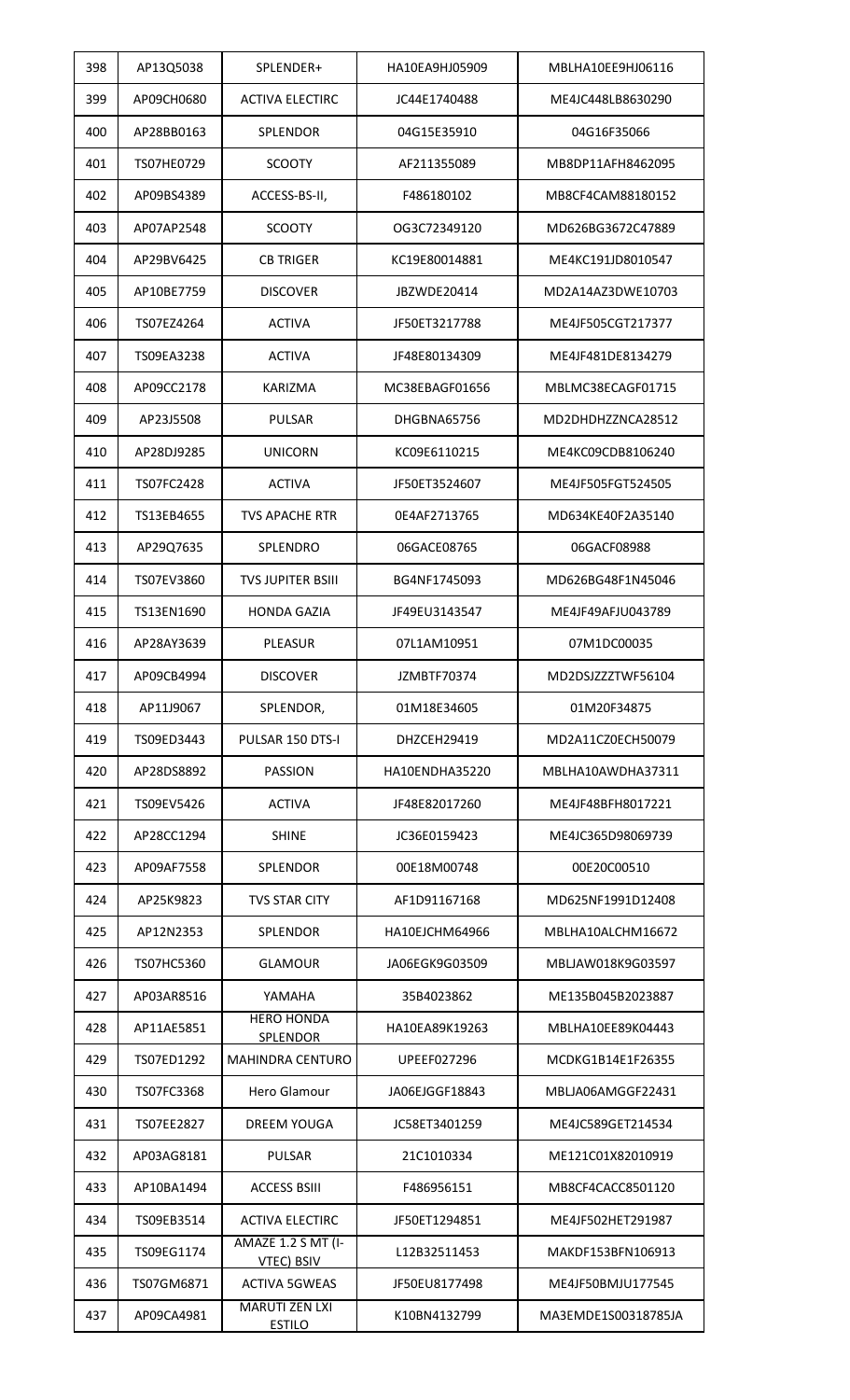| 438 | AP07BB4146        | SPLENDOR                                 | HA10EFBHC11063  | MBLHA10EYBHC08151 |
|-----|-------------------|------------------------------------------|-----------------|-------------------|
| 439 | TS12EJ1193        | <b>ACTIVA 4G</b>                         | JF50ET5702256   | ME4JF507KHT702091 |
| 440 | AP28AP4436        | <b>HERO HONDA</b><br><b>PASSION PLUS</b> | 05H08M35811     | 05H09C28327       |
| 441 | AP28Q1739         | Bajaj Chetak                             | CDMBFM49836     | 06FBFM49228       |
| 442 | TS09EY9136        | YAMAHA<br>YZFR15S                        | G3C7E0135226    | ME1RG0629H0050    |
| 443 | AP28BU2921        | <b>HERO PLESSURE</b>                     | JF16ECCGL04198  | MBLJF16EFCGL04543 |
| 444 | AP23Q1642         | <b>HERO HONDA</b><br><b>PASSION PLUS</b> | HA10EB8GF67194  | MBLHA10EG8GF09056 |
| 445 | AP09AM7595        | <b>SPLENDOR</b>                          |                 | 02B20C14441       |
| 446 | TS08GD2149        | YAMAHA FZ                                | G3J3E0371884    | ME1RG441AJ0073712 |
| 447 | AP09AZ8277        | <b>SPENDOR PLUS</b>                      | 03K15M17904     | 03K16C02512       |
| 448 | TS13EA2651        | <b>ACTIVA</b>                            | JF50ET1162449   | ME4JF502FET161834 |
| 449 | AP10AR2679        | <b>ACTIVA</b>                            | JF08E5734399    | ME4JF083B98702885 |
| 450 | AP28AX2843        | <b>DISCOVER</b>                          | JNGBPD50944     | MD2DSJNZZPCD42103 |
| 451 | AP11AM3085        | <b>ACCESSES</b>                          | F486693836      | MB8CF4CAHB8332071 |
| 452 | AP28BG1300        | <b>PASSION PLUS</b>                      | 07D08M02660     | O7D09C01331       |
| 453 | <b>TS08FE0075</b> | <b>SHINE</b>                             | JC65ET0472909   | ME4JC651JGT31923  |
| 454 | AP28BJ5659        | <b>SPLENDOR PLUS</b>                     | HA10EA89H57265  | MBLHA10EJ89H13489 |
| 455 | <b>TS08ET7856</b> | <b>TVS</b>                               | DF5NE1125537    | MD625MF52F1A48795 |
| 456 | AP28BH4649        | <b>PASSION PLUS</b>                      | HA10EB8GC59243  | MBLHA10EG8GC10172 |
| 457 | AP11AB4930        | <b>SPENDOR PLUS</b>                      | 07E15E24187     | 07E16F04297       |
| 458 | AP28H7586         | <b>BAJAJ CHETAK</b>                      | 35MBDH50463     | 06FBDH91300       |
| 459 | AP28AR1552        | <b>PULSUR</b>                            | DHGBMM40407     | MD2DHDHZZMCM03096 |
| 460 | AP31AS7213        | GLAMOUR                                  |                 | 0EAW09178         |
| 461 | AP28AD0864        | <b>BAJAJ CHETAK</b>                      | CDEBHH08962     | 06CBHH36295       |
| 462 | AP09CS3183        | <b>PULSAR</b>                            | DHZCDL36609     | MD2A11CZ0DCL44301 |
| 463 | AP28DL7203        | <b>PULSAR</b>                            | DHGBUJ20780     | MD2DHDHZZUCJ49489 |
| 464 | AP29BN5624        | <b>SPENDOR PLUS</b>                      | 06F15M55774     | 06F16C50884       |
| 465 | AP09AX5698        | <b>SPENDOR PLUS</b>                      | 05B15M17419     | 05B16C17607       |
| 466 | AP28BS3743        | YAMAHA Z R                               | 1PM3008595      | ME11PM031C200858  |
| 467 | AP28AX9517        | SHINE                                    | JC36E9117391    | ME4JC366L78055448 |
| 468 | AP23P9426         | APACHE                                   | 0E4D92176826    | MD634KE4492D76299 |
| 469 | AP16BQ7815        | PLEASURE                                 | JF16EBAGC055834 | MBLJF16EDAGC03962 |
| 470 | AP28AK1199        | <b>BAJAJ CHETAK</b>                      | CREBKE96531     | CRCBKE94325       |
| 471 | AP15BL0019        | <b>APACHE</b>                            |                 | MD6347EL772L38835 |
| 472 | AP04M6950         | <b>CD DELUXE</b>                         | 07H22E74349     | 07H02F67657       |
| 473 | AP29AD3786        | <b>PASSION PLUS</b>                      | HA10EB8GA69432  | MBLHA10EL8GAS4786 |
| 474 | AP28AC7841        | TVS VICTOR                               | N3111M018728    | N3111F018905      |
| 475 | <b>TS07EE5495</b> | <b>SPLENDOR PLUS</b>                     | HA10EJEHH08510  | MBLHA10AMEHH18809 |
| 476 | AP25J7268         | <b>BOXER</b>                             | DMMBKG94960     | DFFBKG76330       |
| 477 | AP10AU4165        | <b>ACCESSES</b>                          | F486340843      | MB8CF4CACA81055   |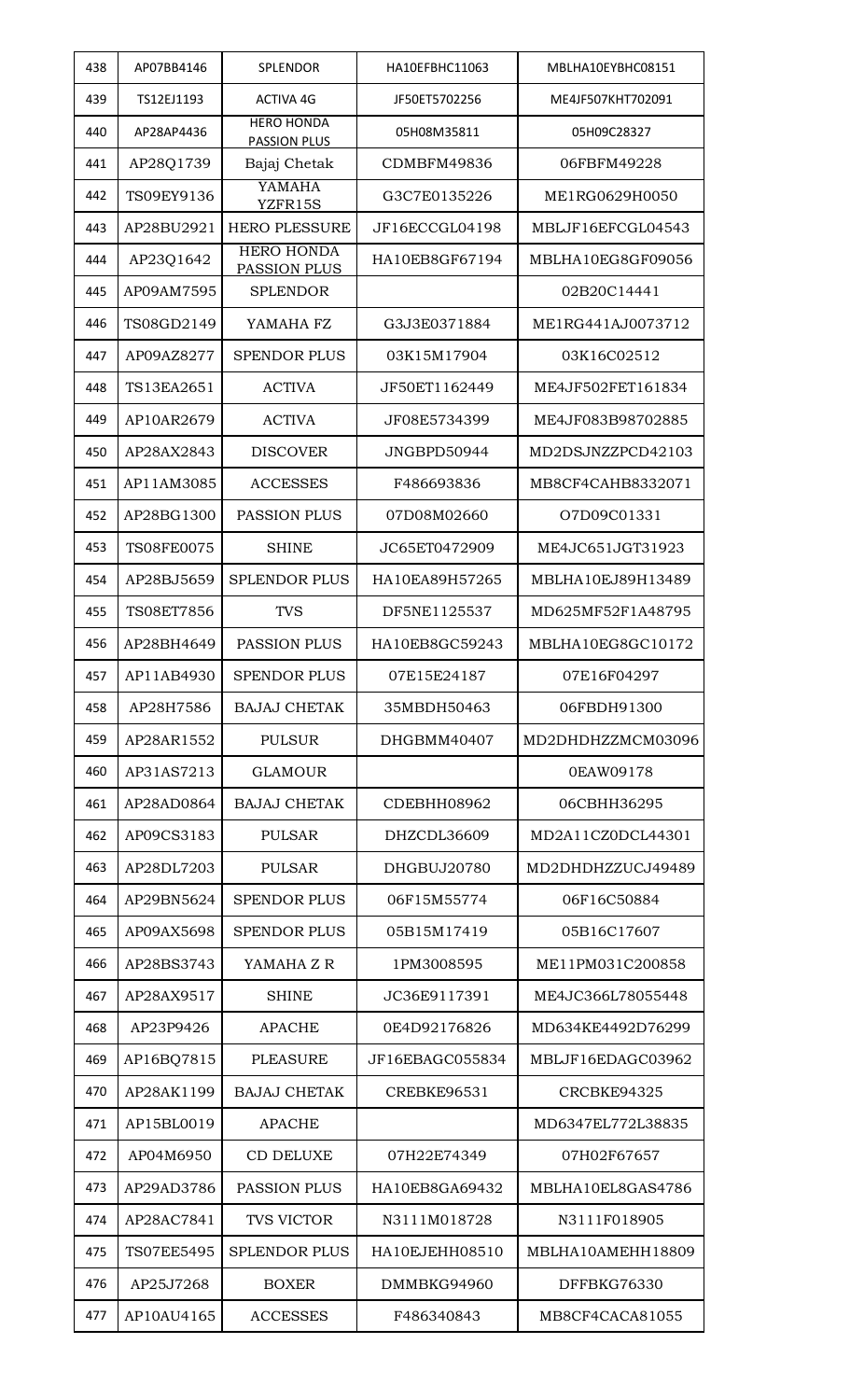| 478 | AP29AC9369       | <b>KARIZMA</b>                      | 07G71M01076        | 07G71C01344       |
|-----|------------------|-------------------------------------|--------------------|-------------------|
| 479 | AP23E6971        | <b>BOXER</b>                        | DFMBJA31556        | DFFBJA58099       |
| 480 | AP10AD2753       | <b>PASSION PLUS</b>                 | 04D08M04100        | 04D09C04154       |
| 481 | AP09BX9403       | <b>PULSAR</b>                       | DHGBSM50470        | MD2DHDHZZSCM61193 |
| 482 | AP28BL4808       | PASSION PRO                         | H10EC9GL07679      | MBLHA10EM9GL01255 |
| 483 | AP25N7186        | <b>PASSION PLUS</b>                 | 06L08M30434        | 06L09C34826       |
| 484 | AP09AQ9445       | TVS VICTOR                          | N3303M456346       | N3303F453766      |
| 485 | AP29BJ6347       | <b>PULSAR</b>                       | DHGBTD10180        | MD2DHDHZZTCD2878  |
| 486 | AP28BB8134       | <b>HERO HONDA</b><br>PASSION PLUS   | 05D08M00662        | 05D09C00856       |
| 487 | AP28DA3503       | <b>SPLENDOR</b>                     | 01M18E02112        | 01M20F04704       |
| 488 | AP10AY1074       | <b>DISCOVER</b>                     | JBMBUC74183        | MD2DSPAZZUWC14637 |
| 489 | AP07BT3107       | Hero extreme CBZ                    | KC12EECGL04097     | MBLKC12EHCGL0304  |
| 490 | AP23L5403        | <b>PLANTINA</b>                     | DUMBNL39154        | MD2DDDZZZNWL43370 |
| 491 | AP09BJ5587       | <b>DISCOVER</b>                     | DSGBMK67392        | MB2DSDSZZNCK83735 |
| 492 | AP09AD0835       | <b>SPLENDOR</b>                     | 99K17M04877        | 99K19C04771       |
| 493 | AP28DE7929       | TVS CVTI                            | CF5AA1382216       | MD625MF54A1A12082 |
| 494 | AP29AR2018       | <b>PULSAR</b>                       | JF16EBBGG35542     | MBLJF16EDBGG35424 |
| 495 | AP28AL7327       | <b>SPLENDOR PLUS</b>                | 04F15M37887        | 04F16C20097       |
| 496 | AP28DE0629       | PASSION PRO                         | HA10EC9GJ19025     | MBLHA10EN9GJ22596 |
| 497 | AP28DG3219       | <b>PULSAR</b>                       | DJGBSM66543        | MD2DHBJZZSCM41163 |
| 498 | AP36AA9597       | <b>TVS EXCEL</b>                    |                    | ME121C079B2013993 |
| 499 | AP07AP2895       | <b>CD DELUXE</b>                    |                    | 07C23FJ6558       |
| 500 | AP28DK7570       | <b>DISCOVER</b>                     | JWMBUD11552        | MD2DSJZZZUWD11453 |
| 501 | AP28AQ8059       | <b>BAJAJ CHETAK</b>                 | CRPBMK45759        | MB506CRZZMBK00955 |
| 502 | AP11AK0585       | <b>MAHINDRA DURO</b>                | <b>PFEAF298288</b> | MCDND1D1VA1F32170 |
| 503 | AP28CD0217       | <b>AVIATOR</b>                      | JF21E9016145       | ME4JF213M98014367 |
| 504 | AP09BQTR59<br>94 | <b>CHETAK</b>                       |                    |                   |
| 505 | AP23M8505        | <b>SHINE</b>                        | JC36E9160982       | ME4JC368B88031128 |
| 506 | AP20G0526        | <b>HERO HONDA</b><br><b>DWAN</b>    | 01H25E02293        | 01H25F02310       |
| 507 | AP28DE9147       | <b>CD DELUXE</b>                    | HA11ECA9C14415     | MBLHA11EMA9C05366 |
| 508 | AP11AD5747       | <b>PLANTINA</b>                     | DUMBPL12644        | MD2DDDZZZPWL21989 |
| 509 | AP28AD5067       | <b>HERO HONDA</b><br><b>PHASION</b> | 02A21M42086        | 02A21C14215       |
| 510 | AP28AB7205       | <b>SPLENDOR</b>                     | 01J18E00722        | 01J20F01546       |
| 511 | TS10EC8891       | <b>MASTRO</b>                       | JF32AAFGB12040     | MBLJF32ADFGB08667 |
| 512 | AP09CH1186       | <b>ACCESSES</b>                     | F486726580         | MB8CF4CAKB8376295 |
| 513 | AP13F9255        | <b>PASSION</b>                      | 03G21M03520        | 03G21C03333       |
| 514 | TS13EA3685       | CBZ                                 | KC12EEEGC03193     | MBLKC14ABEGC01667 |
| 515 | AP13Q8226        | <b>UNICORN</b>                      | KC09E1114192       | ME4KC093M98112509 |
| 516 | AP10AS2853       | <b>PULSAR</b>                       | DHGBSC83696        | MD2DHDHZZSCC88077 |
| 517 | AP28AW1740       | <b>PLANTINA</b>                     | DUMBNM35291        | MD2DDDZZZNWM65795 |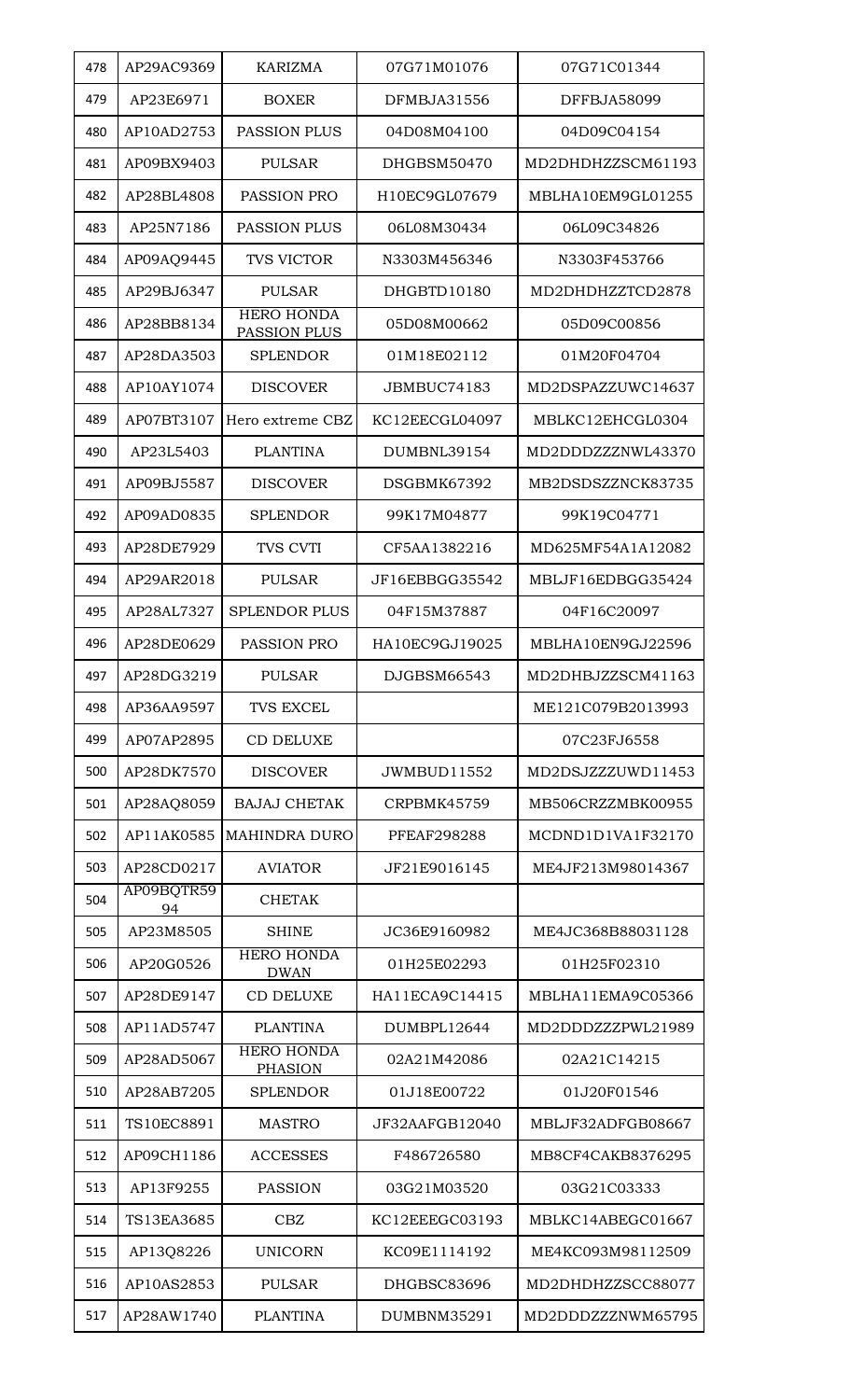| 518 | AP20L2991         | <b>SPLENDOR PULS</b>            | 04J15E02097        | 04J16F02188       |
|-----|-------------------|---------------------------------|--------------------|-------------------|
| 519 | AP05B9747         | PENDING AT<br>PSFOR A LONG      |                    | 31FBDG62020       |
| 520 | AP23E5647         | <b>SPLENDOR</b>                 | 02A18M18122        | 02A20C18472       |
| 521 | AP22B5792         | <b>HERO HONDA CD</b><br>100     | 95B10E02322        | 95B12FD1229       |
| 522 | AP28AW9395        | <b>SHINE</b>                    | JC36E9081066       | ME4JC368H78008927 |
| 523 | AP28DP5746        | PASSION PRO                     | HA10ENCGF44091     | MBLHA10AVCGF01392 |
| 524 | AP28DC0661        | <b>SHINE</b>                    | JC36E9392503       | ME4JC368E98095632 |
| 525 | AP31AC7539        | <b>KAWASAKI</b>                 |                    |                   |
| 526 | AP11AP8522        | <b>UNICORN</b>                  | KC09E6315542       | ME4KC09CGC8309351 |
| 527 | AP23Q3683         | <b>ACTIVA</b>                   | JF08E5626482       | ME4JF083M88594927 |
| 528 | TS15EC6229        | <b>GLAMOUR</b>                  | JA06EJE9L12308     | MVLJA06AME6L12592 |
| 529 | TS08FK7376        | <b>GLAMOUR</b>                  | JA06ERHGG04974     | MBLJARO26HGGO6948 |
| 530 | <b>TS07EF8054</b> | DREAM YUGA                      | JC58ET3515224      | ME4JC589KET327783 |
| 531 | AP11C6143         | CD 100                          | F10E457412         |                   |
| 532 | AP28AS9866        | <b>SPLENDER PLUS</b>            | 06H15E22946        | 06H16F25148       |
| 533 | AP05BV8431        | <b>SPLENDOR</b>                 |                    | MBLHA10EZBHB34359 |
| 534 | TS25A3072         | <b>PLANTINA</b>                 | PFYWHD03206        | MD2A76AY4HWD32469 |
| 535 | AP10C5499         | <b>CHETAK</b>                   |                    |                   |
| 536 | AP12M7702         | <b>PULSAR</b>                   | DHGPUM74568        | MD2DHDHZZECM07820 |
| 537 | AP37BN5076        |                                 |                    | MBLJA06EUBGM16376 |
| 538 | AP24AL1380        | TVS STAR CITY                   | AF1DB1398303       | MD625NF18B1D59569 |
| 539 | AP28DQ1020        | <b>GLAMOUR</b>                  | JA06EJCGG16924     | MBLJA06ACCGG14471 |
| 540 | AP22AL1764        | <b>ACCESSES</b>                 | F486743922         | MB8CF4CALB8381245 |
| 541 | AP22AR2052        | <b>UNICORN</b>                  | KC09E86538948      | ME4KC09CGD8529607 |
| 542 | TS16EA0176        | <b>GLAMOUR</b>                  | JA06EJEGE18664     | MBLJA06AGEGE18921 |
| 543 | AP29BM0895        | <b>PULSAR</b>                   | DHGBTL26145        | MD2DHDHZZTCL42199 |
| 544 | AP28AU6739        | <b>PULSAR</b>                   | DHGBNL47677        | MD2DHDHZZNCL09584 |
| 545 | AP28AK1765        | TVS SCOOTY                      | OG3AA2013479       | MD626DG34A2A18338 |
| 546 | TS07EP9911        | <b>PASSION PRO</b>              | HA10EBGHC89124     | MBLHA10BSGHC83033 |
| 547 | TS11EF5570        | <b>SPLENDOR PLUS</b>            | HA10EWFHD13662     | MBLHA10BVFHD61196 |
| 548 | AP28N9814         | <b>SPLENDOR</b>                 | 99G12M14031        | 99G19C00050       |
| 549 | AP23AK9891        | Mahindra centuro                | JE06EJEGB03607     | MEDKG1B1451A86527 |
| 550 | AP29D9311         | <b>SPLENDOR PLUS</b>            | 04F15M38015        | 04F16C20117       |
| 551 | AP16AA3721        | Splendor                        |                    | 08M16C20458       |
| 552 | AP36AH1204        | <b>HUNK</b>                     | KC13EDAEF03635     | MBLKC13EDAGF03817 |
| 553 | AP09BW5492        | <b>SPLENDER PLUS</b>            | HA10EA9HL69654     | MBLHA10EE9HL0266  |
| 554 | TS08ES4047        | <b>MAHINDRA</b><br><b>GUSTO</b> | <b>UKEFK055923</b> | MCDAE1D1VF1K46582 |
| 555 | AP28AU0422        | <b>PULSAR</b>                   | DHGBNJ87837        | MD2DHDHZZNCJ49621 |
| 556 | AP28AP6169        | <b>SPLENDOR</b>                 | 05K15E00857        | 05K16F00934       |
| 557 | AP23AF5561        | TVS SCOOTY                      | OG3DC2766773       | MD626BG31C2D99069 |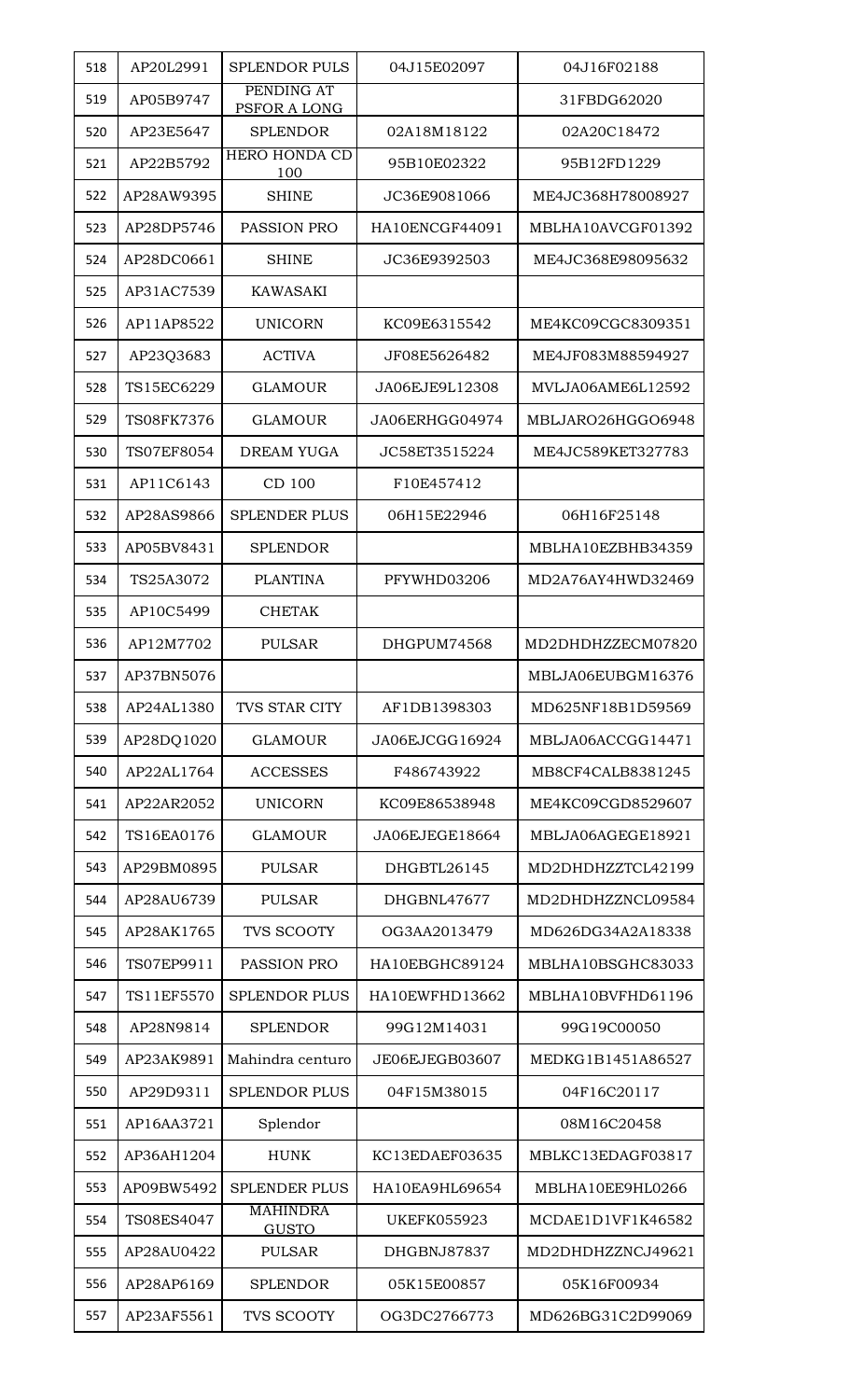| 558 | AP09AL2148        | <b>BAZAZ CALIBER</b> | DDMBHG25514    | DDFBHG93845       |
|-----|-------------------|----------------------|----------------|-------------------|
| 559 | AP09BJ0275        | <b>SHINE</b>         | JC36E9042512   | ME4JC364C78028864 |
| 560 | AP28AJ6444        | <b>PASSION</b>       | 03E21M01359    | 03E21C01304       |
| 561 | TS15EQ9320        | <b>ACTIVA</b>        | JU50ET5222058  | ME4JF507EHT221894 |
| 562 | <b>TS07EN8743</b> | <b>UNICORN</b>       | KC20E80142528  | ME4KC201JF8129024 |
| 563 | AP09BM3991        | Hunk                 | KC13EA7GM06764 | MBLKC13EA7GM06704 |
| 564 | TS03EU1794        | Discover             | JBYWJF43916    | MD2A15AYXJWF27526 |
| 565 | AP10R8960         | <b>TVS Victor</b>    | N3204M079388   | N3204F079121      |
| 566 | AP28DD0577        | Unicorn              | KC09E1093825   | ME4KC093J98092274 |
| 567 | AP36AD2480        | Apache               | OEHB92157734   | MB63HKE4592B57030 |
| 568 | AP11AR8151        | Mastro               | JF32AADGB02672 | MBLJF32ABDGB02953 |
| 569 | AP23E0401         | Kavasaki             | DFMBGJ08061    | DFFBGJ91505       |
| 570 | AP24AA4857        | Splendor             | HA10EA9HB06513 | MBLHA10EE9HB06656 |
| 571 | TS15EK8810        | Jupiter              | BG4FG1980231   | MD626BG41G1F84338 |
| 572 | AP37AF2664        | Splendor             | 03J18M31901    | 03J20642714       |
| 573 | AP28AB7004        | Samurai              | 7107m026932    | 7107f972216       |
| 574 | AP26N0995         | Splendor             | 05BAAM00001    | 05BAAC00028       |
| 575 | AP28BF2764        | Glamor               | 07BASM14386    | 07BACC14424       |
| 576 | AP23J8598         | CD Deluxe            | 06D29E03832    | 06D29F03947       |
| 577 | AP31BE0224        | <b>CBZ</b>           | KC12EB9GL02896 | MBLKC12EC9GL03276 |
| 578 | AP16CD7147        | Discover             | JBZDL25207     | MD2A14AZ5DWL05139 |
| 579 | AP28DS1400        | TVS Star city        | AF1LC1658227   | MD625NF13C1N59427 |
| 580 | AP28AN7345        | Scooty               | DG1F52185495   | MD626AG1452F99830 |
| 581 | <b>TS02EF7287</b> | Activa               | JF49E80051541  | ME4JF491HE8047144 |
| 582 | AP09AU3793        | Deluxe               | 00G13L03264    |                   |
| 583 | <b>TS07FE0620</b> | Activa               | JF50ET3632043  | ME4JF5054GT631858 |
| 584 | TS15EC0822        | <b>MASTRO</b>        | JF32AAGC31111  | MBLJ32ABEGC31820  |
| 585 | AP28BJ9674        | <b>SHINE</b>         | JC36E9327990   | ME4JF481DE8127302 |
| 586 | AP05AH1885        | <b>BOXER</b>         | CMMBK127261    | DFFBKL183861      |
| 587 | AP23E1259         | <b>CD 100 SS</b>     | 01B13E08634    | 01B14F05422       |
| 588 | AP28DC6838        | YAMAHA               | 35B1034695     | ME135B0139034769  |
| 589 | AP23L4386         | <b>PULSAR</b>        | 07A08M36716    | 07A09C15094       |
| 590 | AP16BN7644        | <b>SHINE</b>         | AC36E441141    | ME4JC36DJA8043474 |
| 591 | TS07GK0690        | FZ                   | G3J3E0369907   | ME1RG445AJ0043628 |
| 592 | AP28AW3673        | <b>PLATINA</b>       | DUMBPC9570     | MD2DDD222PWC52344 |
| 593 | AP28CL1167        | FZ                   | 21CJ011948     | ME121C0JAD2012079 |
| 594 | AP28CB1265        | <b>PULSAR</b>        | DHGBRC22580    | V                 |
| 595 | AP09BR7702        | <b>SPLENDOR</b>      | AH10EA89J58808 | MBLHA10EE89J39975 |
| 596 | AP28DJ9952        | Splendor             | HA10EFBHE71964 | MBLHA10EYBHE72147 |
| 597 | AP10AE2113        | CT-100               | DUMBLJ04900    | DUCBLJ51742       |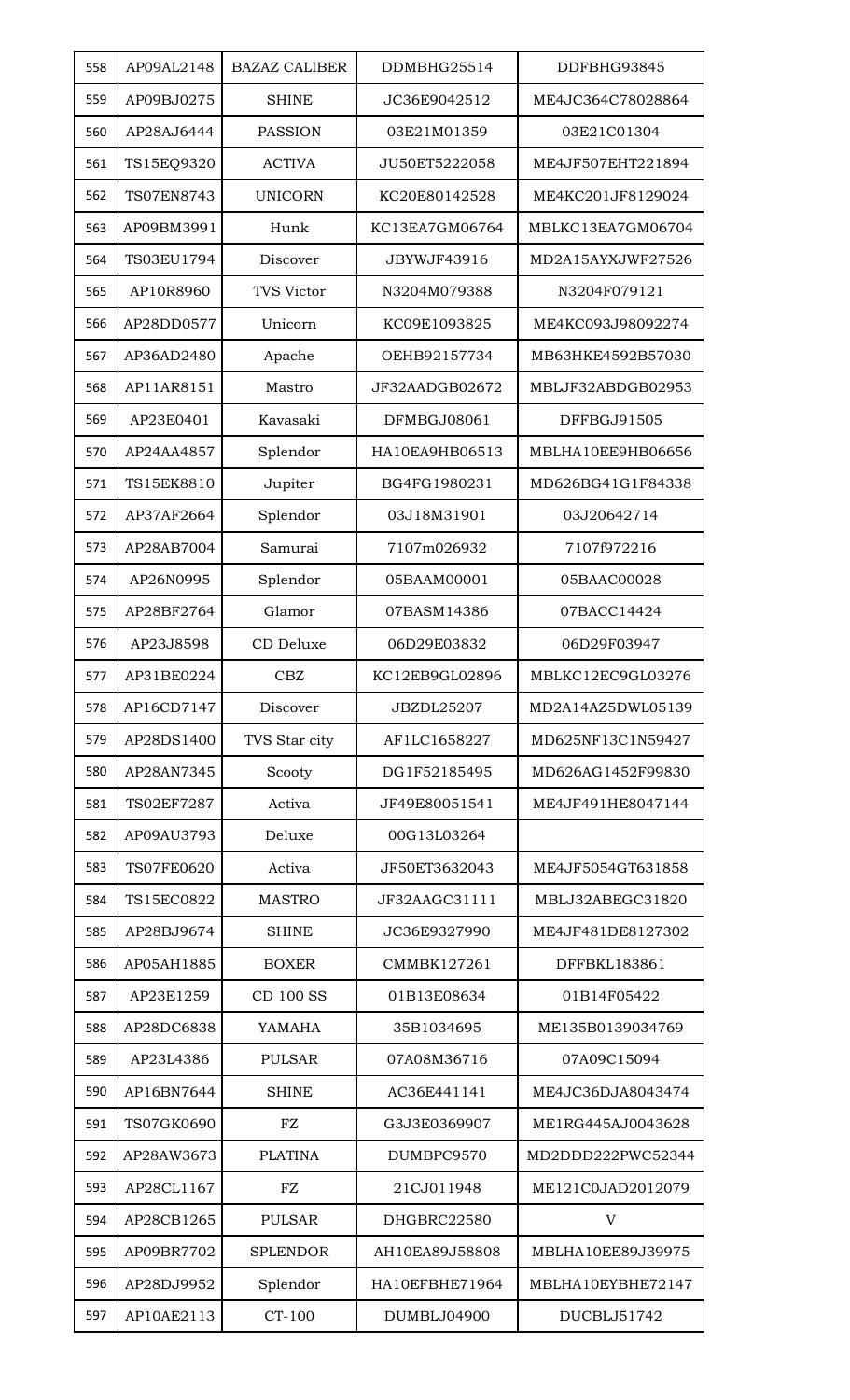| 598 | AP10AF8858        | CT-100             | DUMBMF18723        | DUFBMF80038        |
|-----|-------------------|--------------------|--------------------|--------------------|
| 599 | <b>TS08EN0817</b> | Access             | F4862803266        | MB8CF4CAGF8621680  |
| 600 | AP30M6088         | Plesure            | JF16EBBGF32587     | MBLJF16BGF33135    |
| 601 | TS13UC0133        | Activa             | FJF50ET8391506     | ME4JF50BBKT391422  |
| 602 | TS07EG5139        | Activa             | JF49E80048241      | ME4JF491HE80943610 |
| 603 | AP28BM5234        | Apache             | 0E6CA2027453       | MD634KE61A2C17827  |
| 604 | AP27AB3054        | Slendor            | HA10EA8HK46257     | MBLHA10EE8HK24926  |
| 605 | TS15EF7346        | Mastro             | JF32AAFGE27229     | MBLJF32ADFGF03645  |
| 606 | AP28R9844         | Splendor           | 00L18E12111        | 00L20F13086        |
| 607 | AP03AT6203        | Hunk               | 0E4DB2263647       | MD63HKE42B2D95441  |
| 608 | AP29AH0495        | Pulsar             | JCGBSA65987        | MD2DHJCZZSCA41093  |
| 609 | AP22Q6749         | Splendor           | HA10EA8HM06614     | MBLHA10EE8HM03405  |
| 610 | AP13AE8835        | Activa             | JF50E80441707      | ME4JF501HD8442844  |
| 611 | TS15EF7837        | Duet               | JF33AAFGL01778     | MBLJF16ETFGL01305  |
| 612 | AP28AR7860        | Pulsar             | DHGBNB82067        | MD2DHDHZZNCB44659  |
| 613 | AP28DB2429        | Pulsar             | DHGBRH22383        | MD2DHDHZZRCH20310  |
| 614 | AP37AK9179        | Apache             | 0EJN8200408J       | MD634LE5582N04012  |
| 615 | AP28BB7222        | CT-100             | DUMBCK73917        | DUFBLK22872        |
| 616 | AP23S7183         | Passion            | HANEC9GL02945      | MBLHA10EM9GL01072  |
| 617 | AP31AP6727        | Star City          | AFJF61490506       | MD625KF5862F33523  |
| 618 | AP05BK2182        | Passion            | HA10EB8GK67442     | MBLHA10ELBGK62608  |
| 619 | AP28DX6302        | Platina            | DZZWEA70031        | MD2A18AZ1EWA02094  |
| 620 | TS07FA0242        | Jupiter            | BGUNF1765122       | MD626BG49F1N65595  |
| 621 | AP23E6358         | Chetak             | CLEBHM07574        | CLCBHM07822        |
| 622 | AP28DD0985        | Passion            | HA10EB8GC56255     | MBLHA10EG8GC09092  |
| 623 | AP10AG0286        | Activa             | JF08E8196730       | ME4JF082K58017873  |
| 624 | TS15EF1170        | Activa             | JF50ET1611715      | MEGJF502LET608103  |
| 625 | AP02K2338         | CD 100             | 99A10E08525        | 99A10F01026        |
| 626 | AP28BR6236        | <b>DISCOVER</b>    | <b>JZMB0H79390</b> | MD2DSJZZZWH10559   |
| 627 | AP28DR7200        | <b>TVS EXCEL</b>   | 0DJKC1462092       | MD621BD10C1K80837  |
| 628 | AP09CD7221        | <b>PULSAR</b>      | DJGBTL33710        | DM2DHDJZZTCL84057  |
| 629 | AP21AD6889        | <b>APACHE</b>      | 0E4EA2280624       | MD634KE4XA2E69980  |
| 630 | AP13C7873         | <b>SPLENDOR</b>    | 99E17EM11087       | 99E19C10712        |
| 631 | TS15EL8433        | <b>TVS JUPITER</b> | BG4KG1805149       | MD626BG41G1K11068  |
| 632 | AP05BJ4089        | <b>PASSION</b>     | HA10EB8GJ7016      | MBLHA10EL8GJ62805  |
| 633 | AP29AM2402        | <b>PASSION</b>     | HA10EDAGF09013     | MBLHA10AHAGF12998  |
| 634 | AP332051          | <b>PULSAR</b>      | DHGBKK93037        | DHVBKK93465        |
| 635 | AP07BH8560        | <b>GLAMOUR</b>     | JA06EFCGB03193     | MBLJA06EUCGB02729  |
| 636 | AP16BK7725        | <b>PULSAR</b>      | DHDHGBRJ41976      | MD2DHDHZZRCJ39696  |
| 637 | TS08EZ1130        | FZ                 | G3C8E0195801       | ME1RG0728F0119247  |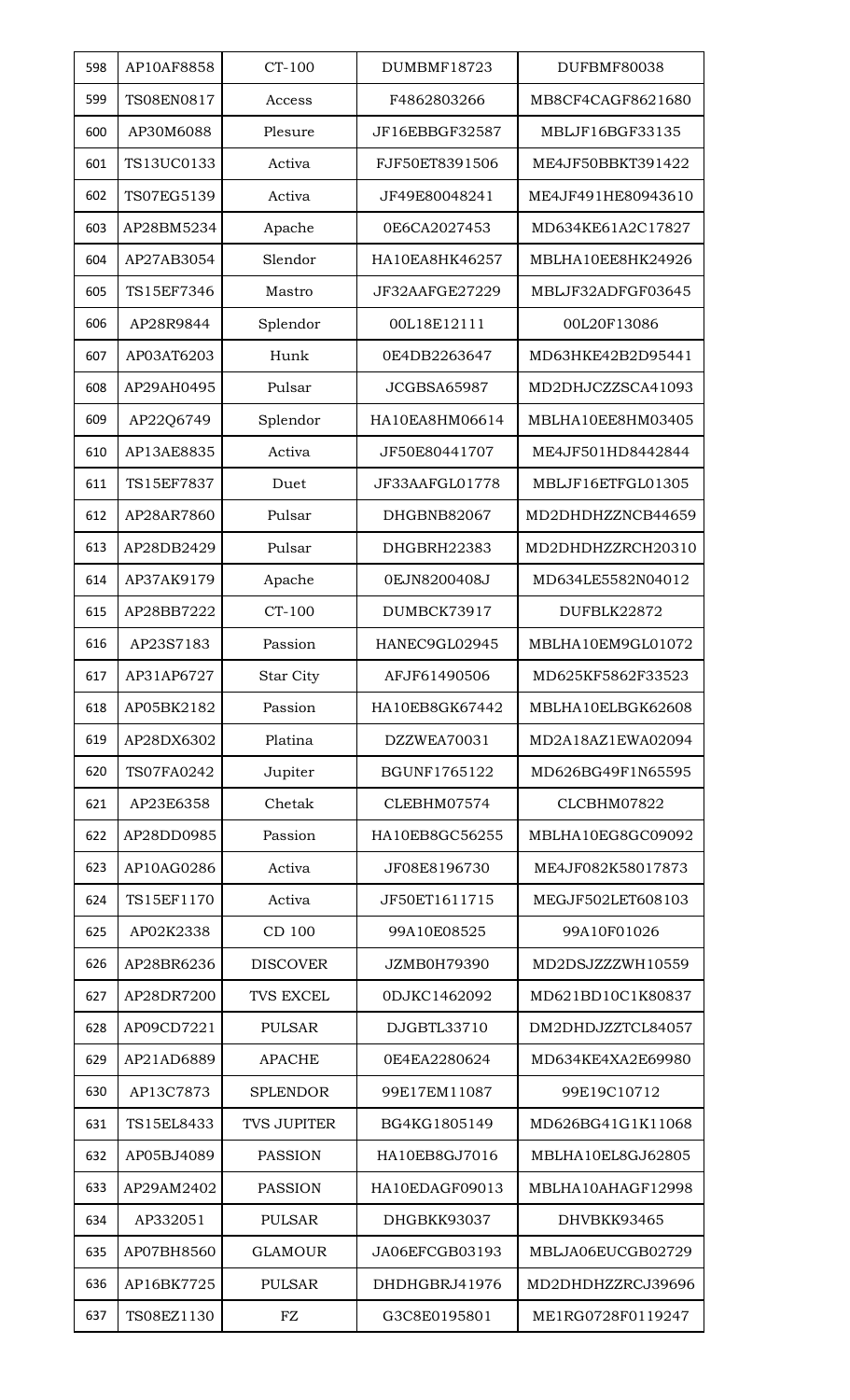| 638 | AP05AN6546        | <b>TVS STAR CITY</b> | AF5A61186135           |                    |
|-----|-------------------|----------------------|------------------------|--------------------|
|     |                   |                      |                        | MD625KF5661A72540  |
| 639 | AP09CJ6726        | <b>ACCESS</b>        | F486629240             | MB8CF4CAEB82667513 |
| 640 | AP28AH4814        | <b>CALIBER</b>       | DDMBJM47870            | DDFBJM30597        |
| 641 | AP03AP9530        | CBZ                  | AC12EB8GM02585         | MBLKC12ECAGM02635  |
| 642 | AP13L1492         | <b>SPLENDOR</b>      |                        | 06LACF13433        |
| 643 | AP03N6084         | <b>PASSION</b>       | 04J08M60231            | 04J09C61413        |
| 644 | AP09BU2973        | PASSION              | HA10EB9HL02514         | MBLHA10EG9HL01532  |
| 645 | AP37AQ4644        | <b>PULSAR</b>        | DHGBNK42778            | MD2DHDHZZNCK04674  |
| 646 | AP13L1438         | <b>PASSION</b>       | 05A08M36792            | ME4JF082L68442112  |
| 647 | AP28CE2833        | <b>HONDA</b>         | ME45C472HA805441<br>27 | JC47E0084061       |
| 648 | AP09AP7730        | <b>SPLENDOR</b>      | 02M20F25100            | 02M18E24841        |
| 649 | AP21AC9515        | <b>PASSION</b>       | MDLHA10EVAGC019<br>91  | HA10EDAGC20815     |
| 650 | TS09ET4371        | <b>ACTIVA</b>        | JF50ET5095627          | ME4JF507CHT09340   |
| 651 | AP28AR1772        | YAMAHA               | 5JS4063236             | 06CSTS4063236      |
| 652 | AP09CB4790        | <b>DURO</b>          | PFEAG307197            | MCDND1B1VA1G34     |
| 653 | AP28DM0779        | <b>ACTIVA</b>        | JC44E1578440           | ME4JC448HB8467441  |
| 654 | AP23C9028         | BAJAJ                | DHYCK13478370          | DFFBGE84145        |
| 655 | TS15EX6813        | <b>GLAMOUR</b>       | JA06ERKGA57526         | MBLJAR022KGA45235  |
| 656 | AP05R2127         | <b>SPLENDOR</b>      | 00A17E05574            | 00A19F04692        |
| 657 | AP09AP7542        | <b>TVS VICTOR</b>    | M321M294541            | N3211F293488       |
| 658 | <b>TS07FE7503</b> | <b>ACTIVA</b>        | JF50ET3796129          | ME4JF505JGT796161  |
| 659 | TS08FC3525        | <b>MASTRO</b>        | JF33AAG4K03050         | MBLJF33AAG4K03144  |
| 660 | AP29F5032         | CT 100               | DUMBLE07595            | DUFBLF78022        |
| 661 | AP28BN4514        | <b>SPLENDOR</b>      | HA12EFA9H06058         | MBLHA12FMA9H05592  |
| 662 | AP09AY8349        | <b>PASSION</b>       | 05E08M41056            | 05E09C42008        |
| 663 | AP36G8080         | <b>ACTIVA</b>        | JF08E8679973           | ME4J082A78501148   |
| 664 | AP23AK3161        | <b>TVS</b>           | DF5E1333655            | MD625MF51D1E40373  |
| 665 | AP28AX7338        | CBZ                  | 07EBMM08497            | 07EBMC08261        |
| 666 | AP23F1036         | <b>SPLENDOR</b>      | 02J18E19205            | 02J20F20225        |
| 667 | TS07GR7784        | <b>TVS EXCEL</b>     | BP1GJ2772573           | MD621EP19J2G12989  |
| 668 | TS08GP5957        | <b>SHINE</b>         | JC65EG0076867          | ME4JC65CGKG022830  |
| 669 | AP23H2425         | <b>PASSION</b>       | 04K08M53029            | 04K09C52816        |
| 670 | AP23J9974         | <b>DISCOVER</b>      | DSGBNG25037            | MD2DSD22NCG45197   |
| 671 | AP28BW7059        | <b>DISCOVER</b>      | JB2WEK30732            | MD2A14AZXEWK03272  |
| 672 | TS03EA8187        | <b>VEGO</b>          | 0G4DE1132106           | MD626RG48E1D36773  |
| 673 | AP26C9260         | <b>PASSION</b>       | 01L21M22213            | 01L21C07253        |
| 674 | AP27K2738         | <b>PASSION</b>       | 05G08M38046            | 05G09C35287        |
| 675 | AP07BV8512        | ${\rm FZ}$           | 2KG022986              | ME12K0G8D2022897   |
| 676 | TS15EV9611        | <b>ACTIVA</b>        | AF50ET7625420          | ME4JF50ALJT625693  |
|     | AP16AV8625        |                      |                        | MBLHA10ADC9B17750  |
| 677 |                   | <b>SPLENDOR</b>      | HA10EHC9B20259         |                    |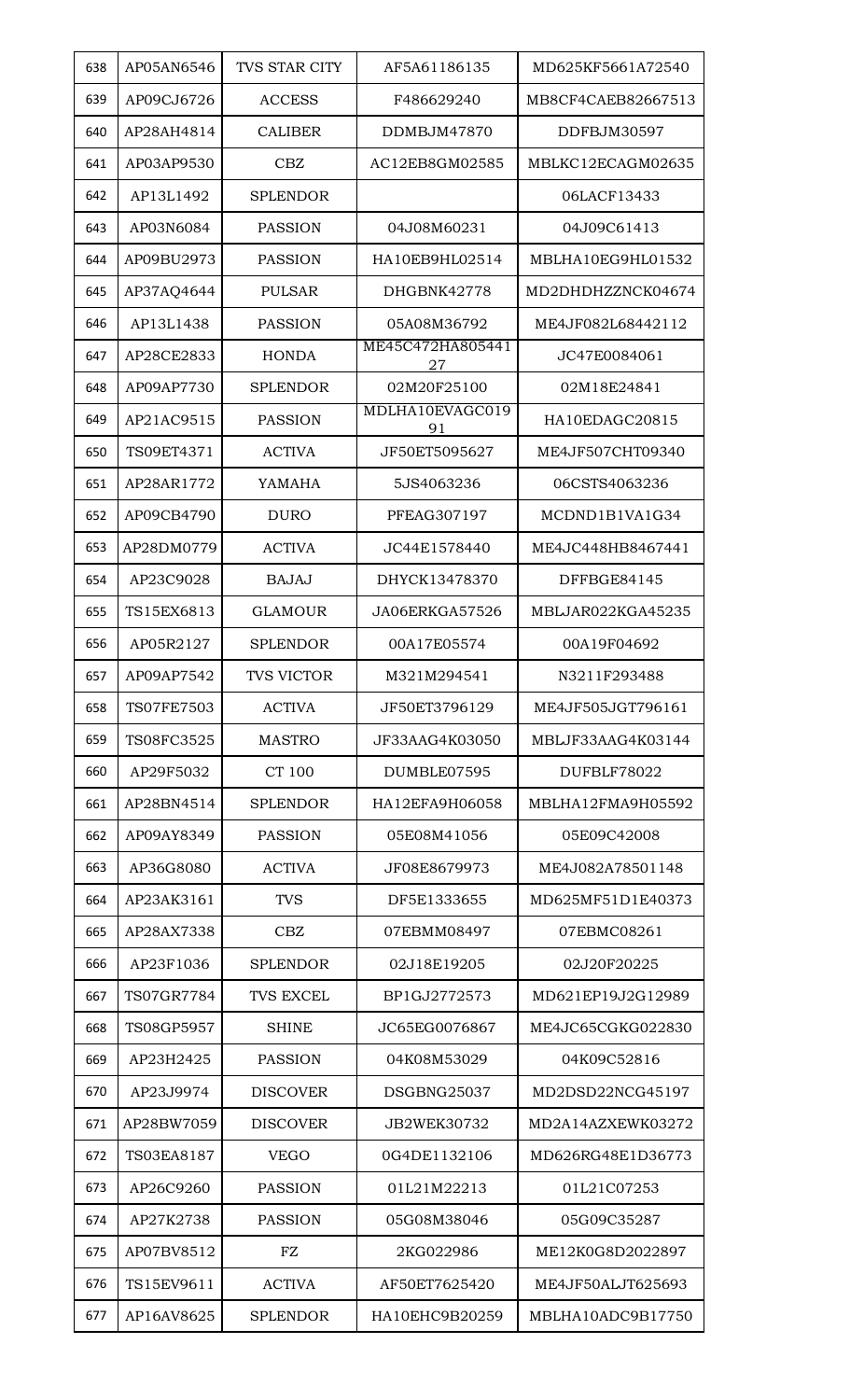| 678<br>TS08GJ4395<br><b>SHINE</b><br>JC65ET1204924<br>ME4JC658LHT027390<br>679<br>AP10AG0295<br><b>ACTIVA</b><br>JF08E8205338<br>ME4JF082K58026680<br>TS29B4546<br><b>ACTIVA</b><br>JF50ET5373116<br>MEFJ507GHT372950<br>680<br>681<br>TS15EC3273<br><b>TVS</b><br>CF4DE1076552<br>MD625SF45E1D77291<br>AP09BU5508<br><b>PASSION</b><br>HA10EB9GE05308<br>MBLHA10EG9GF05072<br>682<br>AP23M5315<br>683<br><b>SHINE</b><br>JC36E9117845<br>ME4JC366L78055766<br><b>CT 100</b><br>AP23H4243<br><b>DUMBLJ69065</b><br>DUFBLJ12866<br>684<br>685<br>AP28AJ6845<br><b>SPLENDOR</b><br>03E18M14217<br>03E20C22561<br>AP15BH5777<br><b>ACTIVA</b><br>JF50ET0219525<br>ME4JF501ABT220289<br>686<br>687<br>AP28DJ1118<br>DHGBTM66573<br>MD2DHDHZZTCM83297<br><b>PULSAR</b><br>AP28CE2633<br>TVS SCOOTY FZ<br>688<br>OG3GA2189254<br>MD626DG33A2G91055<br>AP23Q3972<br><b>ACTIVA</b><br>689<br>JF08E5596416<br>ME4JF083L88564889<br>690<br>AP23J4686<br><b>PULSAR</b><br>DHGBNA54815<br>TS07UJ2194<br>FG4P122100124<br>MD620FG43K2P0029<br>691<br><b>SCOOTY</b><br>692<br>AP23J7274<br><b>DISCOVER</b><br>DXEBNC83913<br>MD2DSDXZZNAC82891<br>TS07FN6739<br>MBLJA06AMH9A02148<br>693<br><b>GLAMOUR</b><br>JAU6EJH9A02124<br>AP09BS6437<br>694<br><b>SHINE</b><br>JC36E-9304518<br>ME4JC368M8887402<br>AP11AJ7059<br>ODIGA1674254<br>MD621BD10A1G29902<br>695<br>TVS X2<br>AP27R0963<br>696<br><b>GLAMOUR</b><br>O7MACM86970<br>07MAWC06<br>AP23AJ3380<br>697<br><b>DISCOVER</b><br>JBZWDL67151<br>MD2A14A22DWL33481<br>TS06EL9637<br>698<br><b>GLAMOUR</b><br>JA06EJFGA00176<br>MBLJA06AMFGA00369<br>699<br>AP13H8028<br><b>PASSION</b><br>05D0BM47111<br>05D09C48000<br>700<br>AP16AL2282<br><b>PASSION</b><br>04F08M39359<br>04F09C39052<br>TS15EU8967<br>701<br><b>PULSAR</b><br>DHYWJF54999<br>MD2A11CY7JWF390283<br>TS07FS4605<br><b>GLAMOUR</b><br>JA06ERHGD51120<br>MBLJAR021HGD40058<br>702<br>AP23AK9230<br><b>ACTIVA</b><br>703<br>F4861053210<br>MB8CF4CALD8260171<br><b>CT 100</b><br>704<br>AP31P8413<br>99E10E05400<br>51072115<br>705<br>AP227618<br><b>PASSION</b><br>57018851<br>AP29C7315<br><b>KAWASAKI</b><br>DDMBKJ31973<br>DDFBKK76160<br>706<br>707<br>AP09BD4471<br><b>PULSAR</b><br>06E08M13450<br>06E09CC68914<br>TS07UF1253<br><b>DIO</b><br>JF39EU2063258<br>MEJF39EFHU014514<br>708<br>AP09BY9680<br>709<br><b>PASSION</b><br>HA10EDAGE21941<br>MBLHA10AGE05926<br>710<br>AP28DJ9396<br><b>SPENDOR</b><br>HA10EFBHF36148<br>MBLHA10EYBHF77932<br>711<br>AP12L4606<br><b>PULSAR</b><br>DHGBUF13772<br>MD2DHDHZZUCF36446<br>${\rm FZ}$<br>712<br>AP11AR8063<br>21CG005185<br>ME121C0G4D2005126<br>AP28AH6387<br><b>PASSION</b><br>03F21C0D3188<br>713<br>03F21M00436<br>AP12E5820<br><b>UNICORN</b><br>KC09E0044777<br>ME4KC094B58044711<br>714<br>AP28DH3951<br><b>PASSION</b><br>KA10EDBGA32365<br>MBLHA10EWBGA09615<br>715<br>HA10AGHHC46216<br>MBLHAR077HHC415141<br>716<br>TS288814<br><b>SPLENDOR</b><br>AP26AL9561<br><b>CBZ</b><br>12C12EDBGG13850<br>MBLKC12EFBGG09481<br>717 |  |  |                    |
|---------------------------------------------------------------------------------------------------------------------------------------------------------------------------------------------------------------------------------------------------------------------------------------------------------------------------------------------------------------------------------------------------------------------------------------------------------------------------------------------------------------------------------------------------------------------------------------------------------------------------------------------------------------------------------------------------------------------------------------------------------------------------------------------------------------------------------------------------------------------------------------------------------------------------------------------------------------------------------------------------------------------------------------------------------------------------------------------------------------------------------------------------------------------------------------------------------------------------------------------------------------------------------------------------------------------------------------------------------------------------------------------------------------------------------------------------------------------------------------------------------------------------------------------------------------------------------------------------------------------------------------------------------------------------------------------------------------------------------------------------------------------------------------------------------------------------------------------------------------------------------------------------------------------------------------------------------------------------------------------------------------------------------------------------------------------------------------------------------------------------------------------------------------------------------------------------------------------------------------------------------------------------------------------------------------------------------------------------------------------------------------------------------------------------------------------------------------------------------------------------------------------------------------------------------------------------------------------------------------------------------------------------------------------------------------------------------------------------------------------------------------------------------------------------------------------------------------------------------------------------------------------------------------------------------------------------------------------------------------------------------|--|--|--------------------|
|                                                                                                                                                                                                                                                                                                                                                                                                                                                                                                                                                                                                                                                                                                                                                                                                                                                                                                                                                                                                                                                                                                                                                                                                                                                                                                                                                                                                                                                                                                                                                                                                                                                                                                                                                                                                                                                                                                                                                                                                                                                                                                                                                                                                                                                                                                                                                                                                                                                                                                                                                                                                                                                                                                                                                                                                                                                                                                                                                                                                         |  |  |                    |
|                                                                                                                                                                                                                                                                                                                                                                                                                                                                                                                                                                                                                                                                                                                                                                                                                                                                                                                                                                                                                                                                                                                                                                                                                                                                                                                                                                                                                                                                                                                                                                                                                                                                                                                                                                                                                                                                                                                                                                                                                                                                                                                                                                                                                                                                                                                                                                                                                                                                                                                                                                                                                                                                                                                                                                                                                                                                                                                                                                                                         |  |  |                    |
|                                                                                                                                                                                                                                                                                                                                                                                                                                                                                                                                                                                                                                                                                                                                                                                                                                                                                                                                                                                                                                                                                                                                                                                                                                                                                                                                                                                                                                                                                                                                                                                                                                                                                                                                                                                                                                                                                                                                                                                                                                                                                                                                                                                                                                                                                                                                                                                                                                                                                                                                                                                                                                                                                                                                                                                                                                                                                                                                                                                                         |  |  |                    |
|                                                                                                                                                                                                                                                                                                                                                                                                                                                                                                                                                                                                                                                                                                                                                                                                                                                                                                                                                                                                                                                                                                                                                                                                                                                                                                                                                                                                                                                                                                                                                                                                                                                                                                                                                                                                                                                                                                                                                                                                                                                                                                                                                                                                                                                                                                                                                                                                                                                                                                                                                                                                                                                                                                                                                                                                                                                                                                                                                                                                         |  |  |                    |
|                                                                                                                                                                                                                                                                                                                                                                                                                                                                                                                                                                                                                                                                                                                                                                                                                                                                                                                                                                                                                                                                                                                                                                                                                                                                                                                                                                                                                                                                                                                                                                                                                                                                                                                                                                                                                                                                                                                                                                                                                                                                                                                                                                                                                                                                                                                                                                                                                                                                                                                                                                                                                                                                                                                                                                                                                                                                                                                                                                                                         |  |  |                    |
|                                                                                                                                                                                                                                                                                                                                                                                                                                                                                                                                                                                                                                                                                                                                                                                                                                                                                                                                                                                                                                                                                                                                                                                                                                                                                                                                                                                                                                                                                                                                                                                                                                                                                                                                                                                                                                                                                                                                                                                                                                                                                                                                                                                                                                                                                                                                                                                                                                                                                                                                                                                                                                                                                                                                                                                                                                                                                                                                                                                                         |  |  |                    |
|                                                                                                                                                                                                                                                                                                                                                                                                                                                                                                                                                                                                                                                                                                                                                                                                                                                                                                                                                                                                                                                                                                                                                                                                                                                                                                                                                                                                                                                                                                                                                                                                                                                                                                                                                                                                                                                                                                                                                                                                                                                                                                                                                                                                                                                                                                                                                                                                                                                                                                                                                                                                                                                                                                                                                                                                                                                                                                                                                                                                         |  |  |                    |
|                                                                                                                                                                                                                                                                                                                                                                                                                                                                                                                                                                                                                                                                                                                                                                                                                                                                                                                                                                                                                                                                                                                                                                                                                                                                                                                                                                                                                                                                                                                                                                                                                                                                                                                                                                                                                                                                                                                                                                                                                                                                                                                                                                                                                                                                                                                                                                                                                                                                                                                                                                                                                                                                                                                                                                                                                                                                                                                                                                                                         |  |  |                    |
|                                                                                                                                                                                                                                                                                                                                                                                                                                                                                                                                                                                                                                                                                                                                                                                                                                                                                                                                                                                                                                                                                                                                                                                                                                                                                                                                                                                                                                                                                                                                                                                                                                                                                                                                                                                                                                                                                                                                                                                                                                                                                                                                                                                                                                                                                                                                                                                                                                                                                                                                                                                                                                                                                                                                                                                                                                                                                                                                                                                                         |  |  |                    |
|                                                                                                                                                                                                                                                                                                                                                                                                                                                                                                                                                                                                                                                                                                                                                                                                                                                                                                                                                                                                                                                                                                                                                                                                                                                                                                                                                                                                                                                                                                                                                                                                                                                                                                                                                                                                                                                                                                                                                                                                                                                                                                                                                                                                                                                                                                                                                                                                                                                                                                                                                                                                                                                                                                                                                                                                                                                                                                                                                                                                         |  |  |                    |
|                                                                                                                                                                                                                                                                                                                                                                                                                                                                                                                                                                                                                                                                                                                                                                                                                                                                                                                                                                                                                                                                                                                                                                                                                                                                                                                                                                                                                                                                                                                                                                                                                                                                                                                                                                                                                                                                                                                                                                                                                                                                                                                                                                                                                                                                                                                                                                                                                                                                                                                                                                                                                                                                                                                                                                                                                                                                                                                                                                                                         |  |  |                    |
|                                                                                                                                                                                                                                                                                                                                                                                                                                                                                                                                                                                                                                                                                                                                                                                                                                                                                                                                                                                                                                                                                                                                                                                                                                                                                                                                                                                                                                                                                                                                                                                                                                                                                                                                                                                                                                                                                                                                                                                                                                                                                                                                                                                                                                                                                                                                                                                                                                                                                                                                                                                                                                                                                                                                                                                                                                                                                                                                                                                                         |  |  |                    |
|                                                                                                                                                                                                                                                                                                                                                                                                                                                                                                                                                                                                                                                                                                                                                                                                                                                                                                                                                                                                                                                                                                                                                                                                                                                                                                                                                                                                                                                                                                                                                                                                                                                                                                                                                                                                                                                                                                                                                                                                                                                                                                                                                                                                                                                                                                                                                                                                                                                                                                                                                                                                                                                                                                                                                                                                                                                                                                                                                                                                         |  |  | MB02DHDHZZNCA17499 |
|                                                                                                                                                                                                                                                                                                                                                                                                                                                                                                                                                                                                                                                                                                                                                                                                                                                                                                                                                                                                                                                                                                                                                                                                                                                                                                                                                                                                                                                                                                                                                                                                                                                                                                                                                                                                                                                                                                                                                                                                                                                                                                                                                                                                                                                                                                                                                                                                                                                                                                                                                                                                                                                                                                                                                                                                                                                                                                                                                                                                         |  |  |                    |
|                                                                                                                                                                                                                                                                                                                                                                                                                                                                                                                                                                                                                                                                                                                                                                                                                                                                                                                                                                                                                                                                                                                                                                                                                                                                                                                                                                                                                                                                                                                                                                                                                                                                                                                                                                                                                                                                                                                                                                                                                                                                                                                                                                                                                                                                                                                                                                                                                                                                                                                                                                                                                                                                                                                                                                                                                                                                                                                                                                                                         |  |  |                    |
|                                                                                                                                                                                                                                                                                                                                                                                                                                                                                                                                                                                                                                                                                                                                                                                                                                                                                                                                                                                                                                                                                                                                                                                                                                                                                                                                                                                                                                                                                                                                                                                                                                                                                                                                                                                                                                                                                                                                                                                                                                                                                                                                                                                                                                                                                                                                                                                                                                                                                                                                                                                                                                                                                                                                                                                                                                                                                                                                                                                                         |  |  |                    |
|                                                                                                                                                                                                                                                                                                                                                                                                                                                                                                                                                                                                                                                                                                                                                                                                                                                                                                                                                                                                                                                                                                                                                                                                                                                                                                                                                                                                                                                                                                                                                                                                                                                                                                                                                                                                                                                                                                                                                                                                                                                                                                                                                                                                                                                                                                                                                                                                                                                                                                                                                                                                                                                                                                                                                                                                                                                                                                                                                                                                         |  |  |                    |
|                                                                                                                                                                                                                                                                                                                                                                                                                                                                                                                                                                                                                                                                                                                                                                                                                                                                                                                                                                                                                                                                                                                                                                                                                                                                                                                                                                                                                                                                                                                                                                                                                                                                                                                                                                                                                                                                                                                                                                                                                                                                                                                                                                                                                                                                                                                                                                                                                                                                                                                                                                                                                                                                                                                                                                                                                                                                                                                                                                                                         |  |  |                    |
|                                                                                                                                                                                                                                                                                                                                                                                                                                                                                                                                                                                                                                                                                                                                                                                                                                                                                                                                                                                                                                                                                                                                                                                                                                                                                                                                                                                                                                                                                                                                                                                                                                                                                                                                                                                                                                                                                                                                                                                                                                                                                                                                                                                                                                                                                                                                                                                                                                                                                                                                                                                                                                                                                                                                                                                                                                                                                                                                                                                                         |  |  |                    |
|                                                                                                                                                                                                                                                                                                                                                                                                                                                                                                                                                                                                                                                                                                                                                                                                                                                                                                                                                                                                                                                                                                                                                                                                                                                                                                                                                                                                                                                                                                                                                                                                                                                                                                                                                                                                                                                                                                                                                                                                                                                                                                                                                                                                                                                                                                                                                                                                                                                                                                                                                                                                                                                                                                                                                                                                                                                                                                                                                                                                         |  |  |                    |
|                                                                                                                                                                                                                                                                                                                                                                                                                                                                                                                                                                                                                                                                                                                                                                                                                                                                                                                                                                                                                                                                                                                                                                                                                                                                                                                                                                                                                                                                                                                                                                                                                                                                                                                                                                                                                                                                                                                                                                                                                                                                                                                                                                                                                                                                                                                                                                                                                                                                                                                                                                                                                                                                                                                                                                                                                                                                                                                                                                                                         |  |  |                    |
|                                                                                                                                                                                                                                                                                                                                                                                                                                                                                                                                                                                                                                                                                                                                                                                                                                                                                                                                                                                                                                                                                                                                                                                                                                                                                                                                                                                                                                                                                                                                                                                                                                                                                                                                                                                                                                                                                                                                                                                                                                                                                                                                                                                                                                                                                                                                                                                                                                                                                                                                                                                                                                                                                                                                                                                                                                                                                                                                                                                                         |  |  |                    |
|                                                                                                                                                                                                                                                                                                                                                                                                                                                                                                                                                                                                                                                                                                                                                                                                                                                                                                                                                                                                                                                                                                                                                                                                                                                                                                                                                                                                                                                                                                                                                                                                                                                                                                                                                                                                                                                                                                                                                                                                                                                                                                                                                                                                                                                                                                                                                                                                                                                                                                                                                                                                                                                                                                                                                                                                                                                                                                                                                                                                         |  |  |                    |
|                                                                                                                                                                                                                                                                                                                                                                                                                                                                                                                                                                                                                                                                                                                                                                                                                                                                                                                                                                                                                                                                                                                                                                                                                                                                                                                                                                                                                                                                                                                                                                                                                                                                                                                                                                                                                                                                                                                                                                                                                                                                                                                                                                                                                                                                                                                                                                                                                                                                                                                                                                                                                                                                                                                                                                                                                                                                                                                                                                                                         |  |  |                    |
|                                                                                                                                                                                                                                                                                                                                                                                                                                                                                                                                                                                                                                                                                                                                                                                                                                                                                                                                                                                                                                                                                                                                                                                                                                                                                                                                                                                                                                                                                                                                                                                                                                                                                                                                                                                                                                                                                                                                                                                                                                                                                                                                                                                                                                                                                                                                                                                                                                                                                                                                                                                                                                                                                                                                                                                                                                                                                                                                                                                                         |  |  |                    |
|                                                                                                                                                                                                                                                                                                                                                                                                                                                                                                                                                                                                                                                                                                                                                                                                                                                                                                                                                                                                                                                                                                                                                                                                                                                                                                                                                                                                                                                                                                                                                                                                                                                                                                                                                                                                                                                                                                                                                                                                                                                                                                                                                                                                                                                                                                                                                                                                                                                                                                                                                                                                                                                                                                                                                                                                                                                                                                                                                                                                         |  |  |                    |
|                                                                                                                                                                                                                                                                                                                                                                                                                                                                                                                                                                                                                                                                                                                                                                                                                                                                                                                                                                                                                                                                                                                                                                                                                                                                                                                                                                                                                                                                                                                                                                                                                                                                                                                                                                                                                                                                                                                                                                                                                                                                                                                                                                                                                                                                                                                                                                                                                                                                                                                                                                                                                                                                                                                                                                                                                                                                                                                                                                                                         |  |  |                    |
|                                                                                                                                                                                                                                                                                                                                                                                                                                                                                                                                                                                                                                                                                                                                                                                                                                                                                                                                                                                                                                                                                                                                                                                                                                                                                                                                                                                                                                                                                                                                                                                                                                                                                                                                                                                                                                                                                                                                                                                                                                                                                                                                                                                                                                                                                                                                                                                                                                                                                                                                                                                                                                                                                                                                                                                                                                                                                                                                                                                                         |  |  |                    |
|                                                                                                                                                                                                                                                                                                                                                                                                                                                                                                                                                                                                                                                                                                                                                                                                                                                                                                                                                                                                                                                                                                                                                                                                                                                                                                                                                                                                                                                                                                                                                                                                                                                                                                                                                                                                                                                                                                                                                                                                                                                                                                                                                                                                                                                                                                                                                                                                                                                                                                                                                                                                                                                                                                                                                                                                                                                                                                                                                                                                         |  |  |                    |
|                                                                                                                                                                                                                                                                                                                                                                                                                                                                                                                                                                                                                                                                                                                                                                                                                                                                                                                                                                                                                                                                                                                                                                                                                                                                                                                                                                                                                                                                                                                                                                                                                                                                                                                                                                                                                                                                                                                                                                                                                                                                                                                                                                                                                                                                                                                                                                                                                                                                                                                                                                                                                                                                                                                                                                                                                                                                                                                                                                                                         |  |  |                    |
|                                                                                                                                                                                                                                                                                                                                                                                                                                                                                                                                                                                                                                                                                                                                                                                                                                                                                                                                                                                                                                                                                                                                                                                                                                                                                                                                                                                                                                                                                                                                                                                                                                                                                                                                                                                                                                                                                                                                                                                                                                                                                                                                                                                                                                                                                                                                                                                                                                                                                                                                                                                                                                                                                                                                                                                                                                                                                                                                                                                                         |  |  |                    |
|                                                                                                                                                                                                                                                                                                                                                                                                                                                                                                                                                                                                                                                                                                                                                                                                                                                                                                                                                                                                                                                                                                                                                                                                                                                                                                                                                                                                                                                                                                                                                                                                                                                                                                                                                                                                                                                                                                                                                                                                                                                                                                                                                                                                                                                                                                                                                                                                                                                                                                                                                                                                                                                                                                                                                                                                                                                                                                                                                                                                         |  |  |                    |
|                                                                                                                                                                                                                                                                                                                                                                                                                                                                                                                                                                                                                                                                                                                                                                                                                                                                                                                                                                                                                                                                                                                                                                                                                                                                                                                                                                                                                                                                                                                                                                                                                                                                                                                                                                                                                                                                                                                                                                                                                                                                                                                                                                                                                                                                                                                                                                                                                                                                                                                                                                                                                                                                                                                                                                                                                                                                                                                                                                                                         |  |  |                    |
|                                                                                                                                                                                                                                                                                                                                                                                                                                                                                                                                                                                                                                                                                                                                                                                                                                                                                                                                                                                                                                                                                                                                                                                                                                                                                                                                                                                                                                                                                                                                                                                                                                                                                                                                                                                                                                                                                                                                                                                                                                                                                                                                                                                                                                                                                                                                                                                                                                                                                                                                                                                                                                                                                                                                                                                                                                                                                                                                                                                                         |  |  |                    |
|                                                                                                                                                                                                                                                                                                                                                                                                                                                                                                                                                                                                                                                                                                                                                                                                                                                                                                                                                                                                                                                                                                                                                                                                                                                                                                                                                                                                                                                                                                                                                                                                                                                                                                                                                                                                                                                                                                                                                                                                                                                                                                                                                                                                                                                                                                                                                                                                                                                                                                                                                                                                                                                                                                                                                                                                                                                                                                                                                                                                         |  |  |                    |
|                                                                                                                                                                                                                                                                                                                                                                                                                                                                                                                                                                                                                                                                                                                                                                                                                                                                                                                                                                                                                                                                                                                                                                                                                                                                                                                                                                                                                                                                                                                                                                                                                                                                                                                                                                                                                                                                                                                                                                                                                                                                                                                                                                                                                                                                                                                                                                                                                                                                                                                                                                                                                                                                                                                                                                                                                                                                                                                                                                                                         |  |  |                    |
|                                                                                                                                                                                                                                                                                                                                                                                                                                                                                                                                                                                                                                                                                                                                                                                                                                                                                                                                                                                                                                                                                                                                                                                                                                                                                                                                                                                                                                                                                                                                                                                                                                                                                                                                                                                                                                                                                                                                                                                                                                                                                                                                                                                                                                                                                                                                                                                                                                                                                                                                                                                                                                                                                                                                                                                                                                                                                                                                                                                                         |  |  |                    |
|                                                                                                                                                                                                                                                                                                                                                                                                                                                                                                                                                                                                                                                                                                                                                                                                                                                                                                                                                                                                                                                                                                                                                                                                                                                                                                                                                                                                                                                                                                                                                                                                                                                                                                                                                                                                                                                                                                                                                                                                                                                                                                                                                                                                                                                                                                                                                                                                                                                                                                                                                                                                                                                                                                                                                                                                                                                                                                                                                                                                         |  |  |                    |
|                                                                                                                                                                                                                                                                                                                                                                                                                                                                                                                                                                                                                                                                                                                                                                                                                                                                                                                                                                                                                                                                                                                                                                                                                                                                                                                                                                                                                                                                                                                                                                                                                                                                                                                                                                                                                                                                                                                                                                                                                                                                                                                                                                                                                                                                                                                                                                                                                                                                                                                                                                                                                                                                                                                                                                                                                                                                                                                                                                                                         |  |  |                    |
|                                                                                                                                                                                                                                                                                                                                                                                                                                                                                                                                                                                                                                                                                                                                                                                                                                                                                                                                                                                                                                                                                                                                                                                                                                                                                                                                                                                                                                                                                                                                                                                                                                                                                                                                                                                                                                                                                                                                                                                                                                                                                                                                                                                                                                                                                                                                                                                                                                                                                                                                                                                                                                                                                                                                                                                                                                                                                                                                                                                                         |  |  |                    |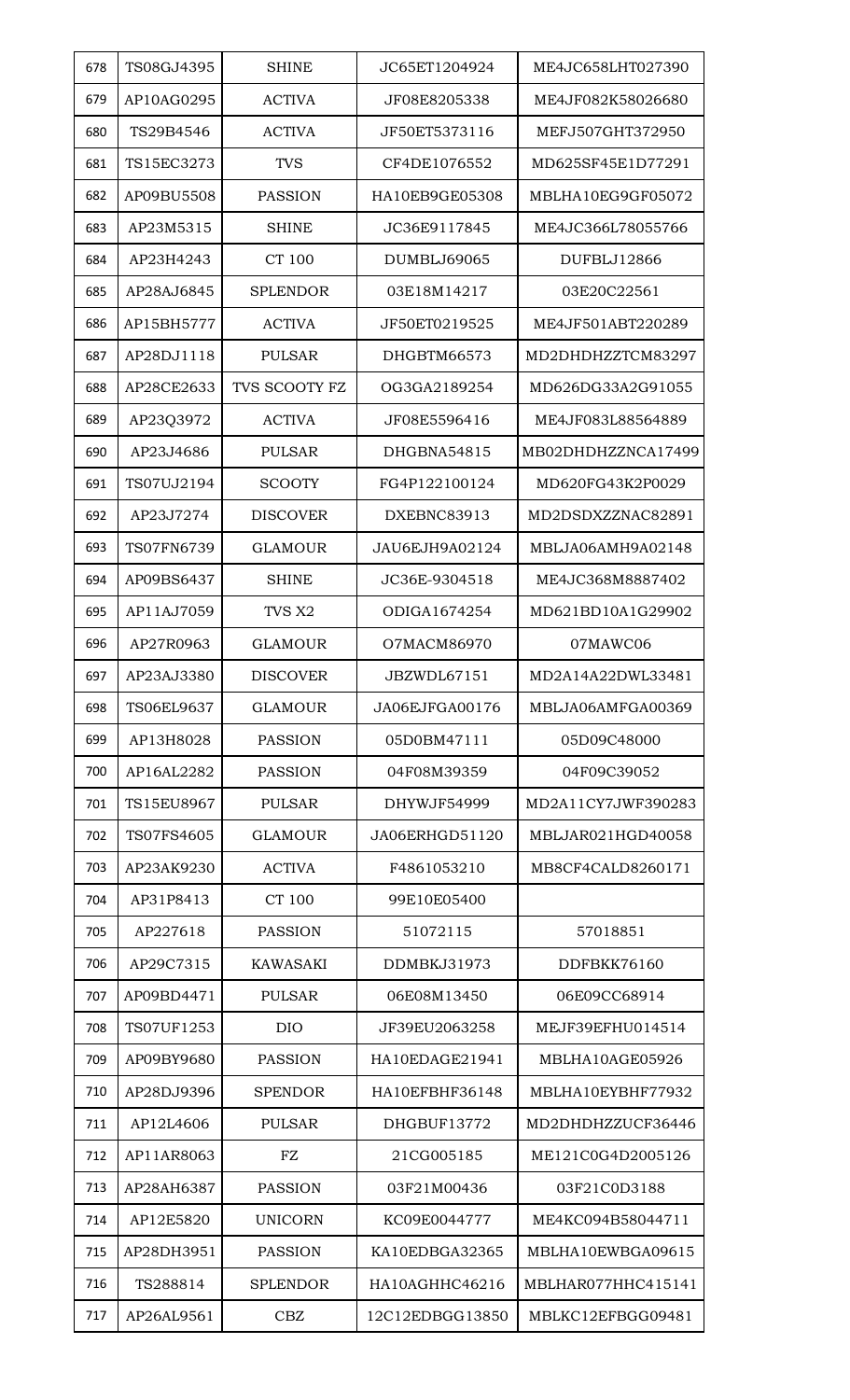| 718 | AP23S4695  | <b>PASSION</b>        | HA10EBAHA00731 | MBLHA10EGAHA00423  |
|-----|------------|-----------------------|----------------|--------------------|
| 719 | AP28DK8485 | <b>PLEASURE</b>       | JF16EBBG123237 | MBLJF16EDBGK23868  |
| 720 | AP28AT3100 | <b>DISCOVER</b>       | DSGBNF03591    | MD2DSDZZNCF23806   |
| 721 | AP24AD6636 | SHINE                 | JC36E9517076   | ME4JC366L98343952  |
| 722 | AP28AN5129 | <b>PASSION</b>        | 05E08M05942    | 05E09C27768        |
| 723 | AP23G6209  | <b>TVS STAR</b>       | OF5E51132173   | MD625HF5751E21951  |
| 724 | TS05EB1126 | <b>DISCOVER</b>       | JBMBUH91000    | MB2BSPAZZUWH02499  |
| 725 | AP13J2858  | CT 100                | DUMBME51745    | DUFBME72487        |
| 726 | AP13J7870  | <b>PASSION</b>        | 06M08M26582    | 06B09C38751        |
| 727 | AP23L0244  | <b>DISCOVER</b>       | DSGBNG27669    | MD2DSDS22NCG48469  |
| 728 | AP20AD5228 | <b>PULSAR</b>         | DHGBRH35928    | MD2DHDHZZRCH34141  |
| 729 | AP28BK6253 | <b>SPLENDOR</b>       | HA10EA99F20391 | MBLHA10EE99F10737  |
| 730 | AP16BL0193 | <b>APACHE</b>         |                | MD634KFL582N397    |
| 731 | AP23S6555  | <b>PASSION</b>        | HA10EC9GM07439 | MBLHA10EM9GM03449  |
| 732 | AP23AK6553 | <b>SPLENDOR</b>       | HA10EJ09K17218 | MDLHA10ALD9K03247  |
| 733 | AP29AB5394 | <b>PULSAR</b>         | DHGBPB49727    | MD2DHPHZZPCB12034  |
| 734 | TS07FE8334 | <b>STAR CITY PLUS</b> | CF1GG1830769   | MD625CF19G1G70853  |
| 735 | AP20AE2372 | <b>ACTIVA</b>         | JC44EO540754   | ME4JC446CA8127081  |
| 736 | AP29L1735  | <b>PASSION</b>        | 09A08M22816    | 06A09623407        |
| 737 | TS07EE1883 | <b>MASTRO</b>         | JF32AAEGH15662 | MBLJF32ABEGH15606  |
| 738 | AP28AW7667 | <b>DISCOVER</b>       | JNGBP047949    | MDZDSDSZZPC054609  |
| 739 | AP28AE5836 | <b>SPLENDOR</b>       | 02E18M10427    | 02E20C17998        |
| 740 | AP28AN8442 | <b>CBZ</b>            | 05G41M01211    | 05G41C00691        |
| 741 | AP23R6416  | <b>SHINE</b>          | CJ36E2001688   | ME4JC36DCA8000340  |
| 742 | AP28DR9346 | <b>MASTRO</b>         | JF32AACGM18523 | MBLJF32ABCGM18471  |
| 743 | AP29P9581  | <b>PLANTINA</b>       | DUMBNF22847    | MD2DDDZZZNWF44044  |
| 744 | AP28AN7087 | <b>UNICORN</b>        | KC09E0067863   | M34KC094D58067843  |
| 745 | TS07EX1890 | <b>PULSAR</b>         | DHZCFE74371    | MDZA11CZ2FCE98272  |
| 746 | AP16BY4216 | <b>PLEASURE</b>       | JF16EBBGH06856 | MBLJF16EDBGH06895  |
| 747 | TS15EA5658 | <b>ACTIVA</b>         | JF5DET1260653  | ME4JE502HET263615  |
| 748 | TS07ER6790 | <b>TVS SATAR</b>      | CF1GE1325410   | MD625CF18F1G08438  |
| 749 | AP28AS5905 | <b>SPLENDOR</b>       | 06F15M58909    | 06F16C59233        |
| 750 | TS15EL6594 | <b>PULSAR</b>         | BHZWG060840    | MD2AMCZ8GWD02321   |
| 751 | AP28AY1881 | <b>APACHE</b>         | DE4L72044532   | MD634KE4572243578  |
| 752 | AP28AS8175 | <b>PULSAR</b>         | DHGBNF09680    | MD2DHDHZZNCF72738  |
| 753 | AP10BE8023 | <b>PLEASURE</b>       | DG4FD1582348   | MD626AG46D1F29244  |
| 754 | AP05AS1274 | HONDA passion         | D77D8M27580    | D7809C36237        |
| 755 | AP23H2891  | <b>PASSION</b>        | 04H08M40097    | D4H09C41021        |
| 756 | AP28DT2680 | <b>BLESURE</b>        | JEZWD25716     | DD2A373CZ8DW212742 |
| 757 | AP28AK3642 | <b>SPLENDOR</b>       | 03J18M1D6D8    | D3J20C01890        |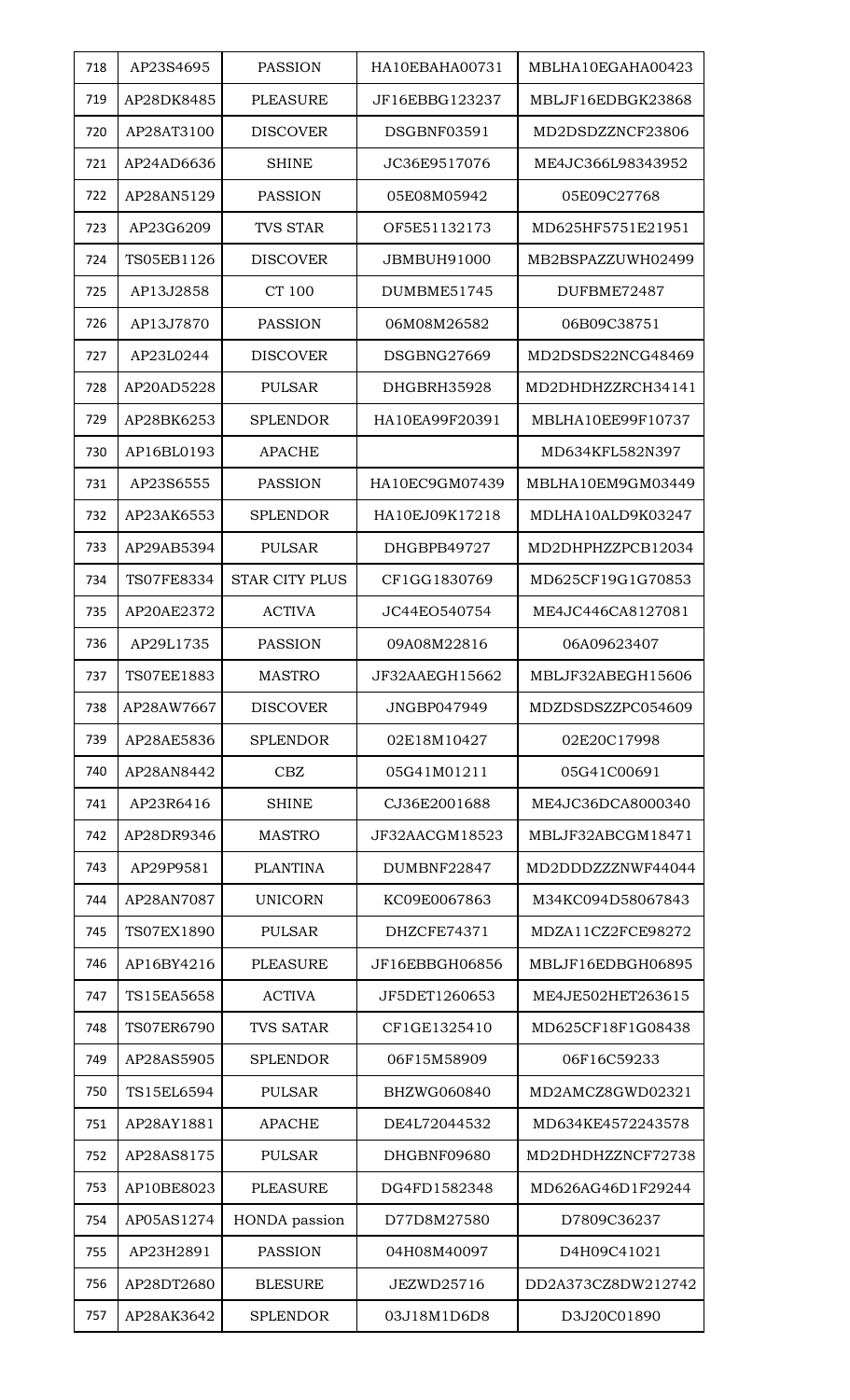| 758 | AP28AT6522 | <b>PLATINUM</b>                 | DUMVNH81423    | MD2DDDZZZNWH49997<br>Ω |
|-----|------------|---------------------------------|----------------|------------------------|
| 759 | AP07R3769  | <b>PASSION</b>                  | 04C08M28167    | D4C09C2766             |
| 760 | TS07UF8037 | CT 100                          | DUYWTD71623    | MD2A18AV3JWDD0681      |
| 761 | TS15EF2921 | <b>PULSAR</b>                   | DHZCFB07633    | MD2A11CZ4FCB31941      |
| 762 | AP23S7196  | <b>PULSAR</b>                   | DHGBSM57255    | MD2DHDHZZSEM67907      |
| 763 | AP23AK6836 | <b>ACTIVA</b>                   | JF5DE80498057  | ME4JESD1JD849981       |
| 764 | AP28DJ8026 | <b>UNICORN</b>                  | KC09E6119177   | ME4KC09KFBB115001      |
| 765 | AP29AN9197 | <b>TVS</b>                      | 0V1HA1059179   | MD625AVBA1H59041       |
| 766 | AP11K0774  | <b>HERO HONDA</b>               | O2A18MO1851    | O2A20C10033            |
| 767 | AP28AY9119 | <b>APACHE</b>                   | OE4B820694-3   | MD634KE4882B69087      |
| 768 | TS15EU7152 | <b>JUPITER</b>                  | EG4KJ16C3055   | MD626EG40J1K31711      |
| 769 | AP09BP8542 | <b>ACTIVA</b>                   | JF08E5371005   | ME4JF083F88339625      |
| 770 | AP11AM9662 | <b>AVATAR</b>                   | JF21E9292867   | ME4JF213MB8261211      |
| 771 | AP36AF5933 | <b>DISCOVER</b>                 | JBMBSM95556    | MD2DSPAZZSWM25919      |
| 772 | AP28DJ9016 | <b>AVATOR</b>                   | JF21E9214332   | ME4JF213FB8191258      |
| 773 | TS07UH8648 | <b>TVS BOUNCE</b>               | FG4KK2907561   | MD626FG40K207586       |
| 774 | AP09AH9910 | <b>SPLENDER</b>                 | 00L18M21964    | 00L20C22080            |
| 775 | AP09BD7563 | <b>HONDA SHINE</b>              | JC36E0024817   | ME4JC361G68008405      |
| 776 | TS11EJ1765 | <b>MAESTRO</b>                  | JF33AAG4JO6546 | MBLJF33AAG4J06779      |
| 777 | AP23S3338  | <b>ACTIVA</b>                   | JC44E0361321   | ME4JC446L98046113      |
| 778 | AP28BR6033 | <b>FAZER</b>                    | 45S8002303     | ME145S089B2002314      |
| 779 | AP28DU8563 | <b>ACCESS</b>                   | f4862392790    | mb8ck4cajd8197802      |
| 780 | AP21AC8583 | <b>APACHE</b>                   |                | MD634KE6792N13511      |
| 781 | AP37AY8045 | <b>PULSAR</b>                   | DJGB5G3611     | MD2DHDJZZHCG87763      |
| 782 | AP10AM4735 | CBZ                             | 07FBMM08943    | 07FBMC08458            |
| 783 | AP23AK5776 | <b>HERO HONDA</b><br>shine      | JC36E77767097  | ME4JC36JFD7507473      |
| 784 | AP29BF1042 | PASSION +                       | HA10EC9GC09757 | MBLHA10EM9GC02688      |
| 785 | TS07FN9612 | <b>SCOOTY</b>                   | AG3BH2001990   | MD626AG39H2B02048      |
| 786 | AP28BW8901 | <b>DISCOVER</b>                 | PA2WDA50311    | MD2A51B2XDWA10087      |
| 787 | AP28AR8894 | <b>DISCOVER</b>                 | DSGBNB66811    | MD2DSDSZZNCB89179      |
| 788 | AP28CE5759 | <b>PULSAR</b>                   | DHGBTF77536    | MD2DHDH2ZTCF90121      |
| 789 | AP09AW6698 | PASSION+                        | 04K08N55530    | 04K09C55367            |
| 790 | AP23Q4479  | <b>SHINE</b>                    | JC36E0149392   | ME4JC365M88059708      |
| 791 | AP28DS7659 | <b>CBZ</b>                      | KC12EBBGC08947 | MBLKC12ECBGC09063      |
| 792 | AP28DP5406 | <b>SHINE</b>                    | JC36E7117557   | ME4JC36KFC7038583      |
| 793 | AP23M7051  | <b>CBZ</b>                      | 7OJBMM05276    | O7JBMC05193            |
| 794 | AP13E8089  | <b>TVS VICTOR</b>               | N3204M078583   | N3204F078178           |
| 795 | AP28BM0212 | PULSAR 150                      | DHGB5M55117    | MD2DHDHZZ5CM66529      |
| 796 | AP11AK4647 | CD DELUX(HERO<br><b>HONDA</b> ) | HA11ECA9H36546 | MBLHA11ENA9H20327      |
| 797 | AP28AL5941 | CT 100(BAJAJ)                   | JC36E2308528   | ME4JC36CCB8206901      |